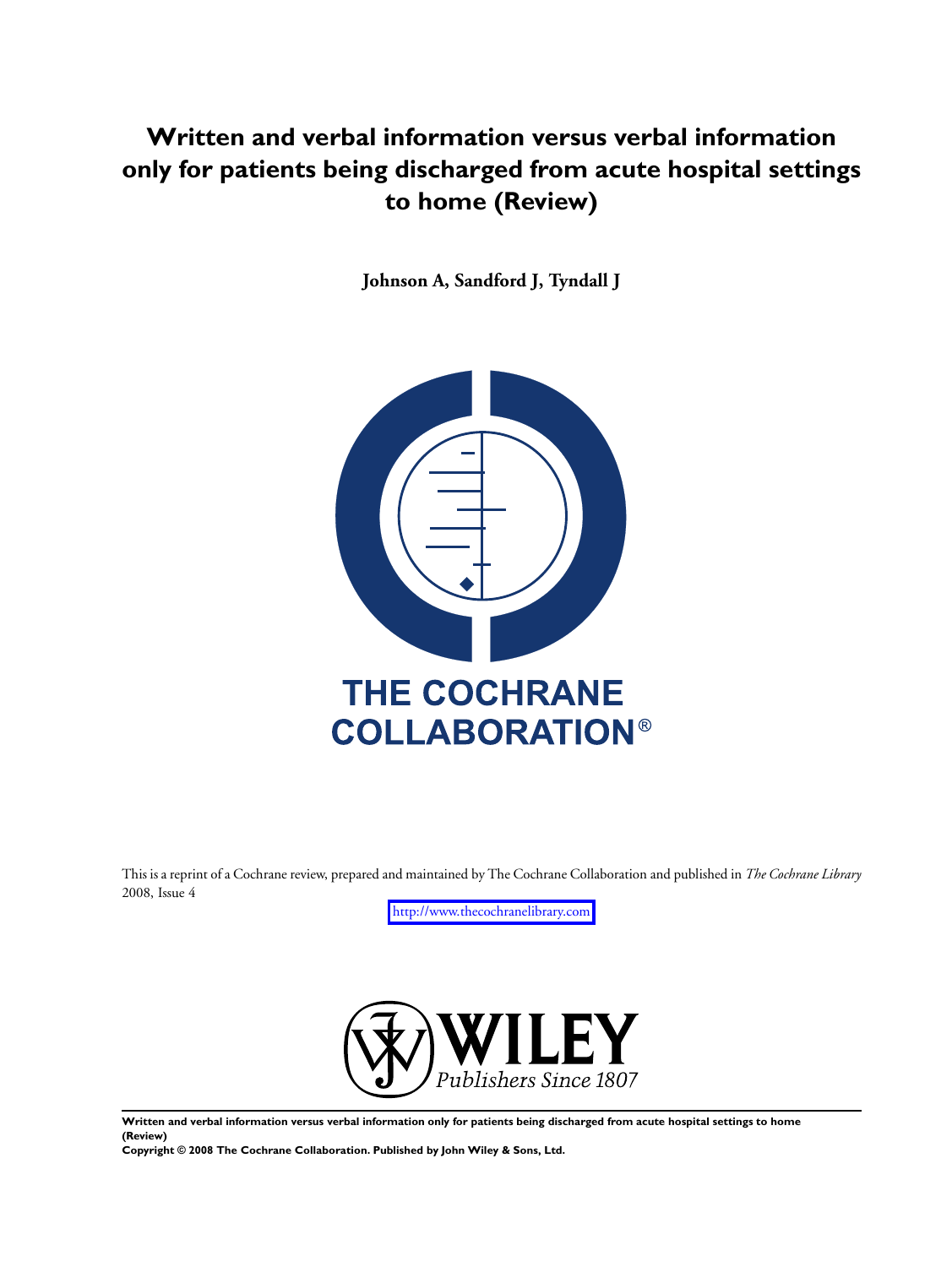## **TABLE OF CONTENTS**

| <b>HEADER</b>                                                                                                                                        |
|------------------------------------------------------------------------------------------------------------------------------------------------------|
|                                                                                                                                                      |
|                                                                                                                                                      |
| <b>BACKGROUND</b>                                                                                                                                    |
| <b>OBIECTIVES</b><br><u>. In the second terms of the second terms of the second terms of the second terms of the second</u>                          |
|                                                                                                                                                      |
| 6                                                                                                                                                    |
| <b>DISCUSSION</b><br><u>. In the second terms of the second terms of the second terms of the second terms of the second</u>                          |
| 9                                                                                                                                                    |
| 9                                                                                                                                                    |
| <b>REFERENCES</b><br>10                                                                                                                              |
| 11                                                                                                                                                   |
| 14<br>DATA AND ANALYSES                                                                                                                              |
| Analysis 1.1. Comparison 1 Verbal and written information v verbal information, Outcome 1 Knowledge.<br>14<br>$\mathbf{1}$ $\mathbf{1}$ $\mathbf{1}$ |
| Analysis 1.2. Comparison 1 Verbal and written information v verbal information, Outcome 2 Satisfaction.<br>15                                        |
| Analysis 1.3. Comparison 1 Verbal and written information v verbal information, Outcome 3 Use of outpatient<br>15                                    |
| treatment. $\ldots$ $\ldots$ $\ldots$ $\ldots$ $\ldots$ $\ldots$ $\ldots$ $\ldots$ $\ldots$ $\ldots$ $\ldots$ $\ldots$ $\ldots$ $\ldots$ $\ldots$    |
| Analysis 1.4. Comparison 1 Verbal and written information v verbal information, Outcome 4 Use of telephone advice.<br>16                             |
| <b>APPENDICES</b><br>16                                                                                                                              |
| 17                                                                                                                                                   |
| 18                                                                                                                                                   |
| 18                                                                                                                                                   |
| 18                                                                                                                                                   |
| 18                                                                                                                                                   |
| <b>INDEX TERMS</b><br>19                                                                                                                             |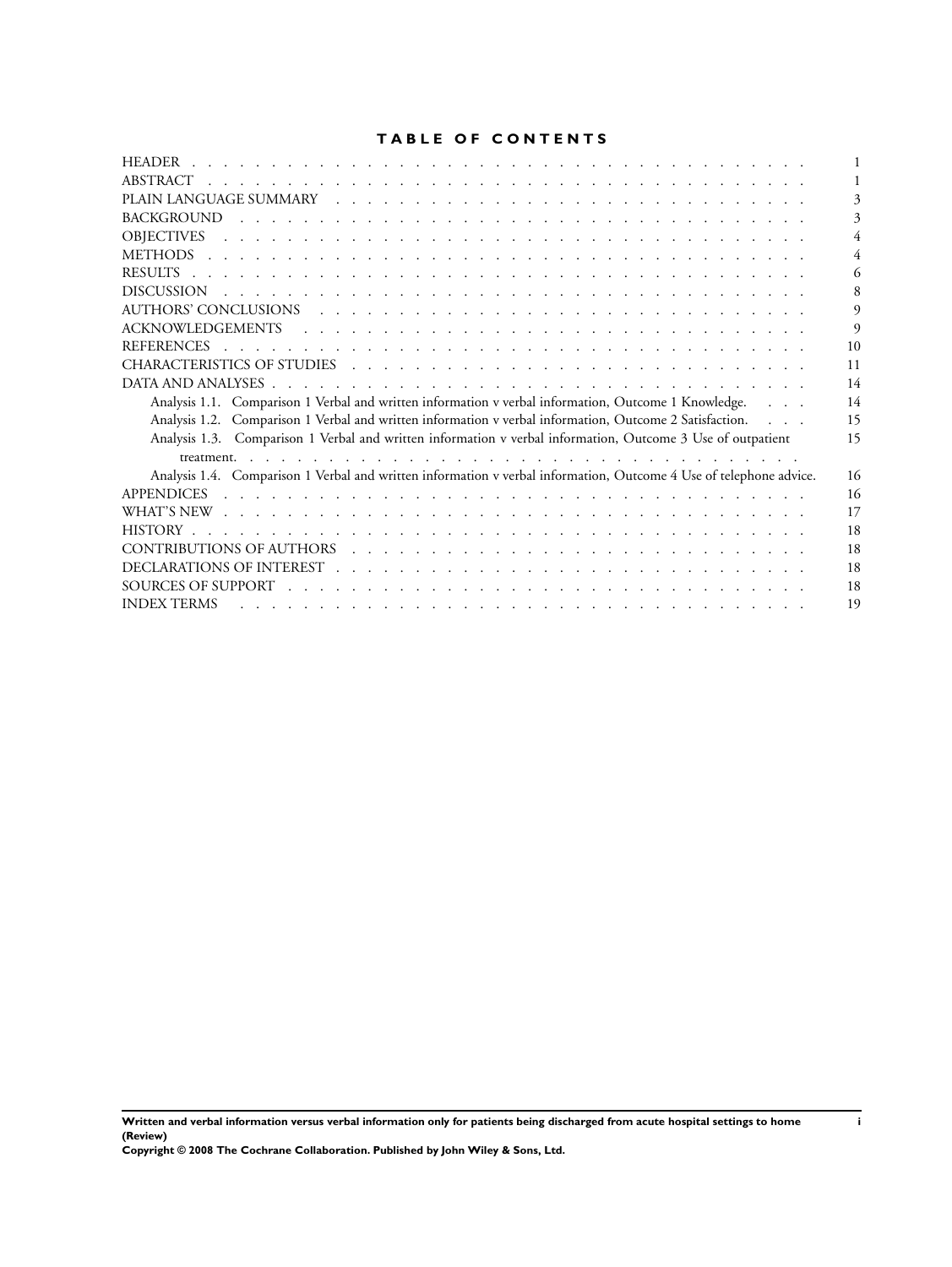**[Intervention review]**

# **Written and verbal information versus verbal information only for patients being discharged from acute hospital settings to home**

Anne Johnson $^{\rm l}$ , Jayne Sandford $^{\rm l}$ , Jessica Tyndall $^{\rm 2}$ 

<sup>1</sup>Department of Public Health, School of Medicine, Flinders University, Adelaide, Australia. <sup>2</sup>Gus Fraenkel Medical Library, Flinders University, Adelaide, Australia

Contact address: Anne Johnson, Department of Public Health, School of Medicine, Flinders University, GPO Box 2100, Adelaide, South Australia, 5001, Australia. [anne.johnson@flinders.edu.au](mailto:anne.johnson@flinders.edu.au). (Editorial group: Cochrane Consumers and Communication Group.)

*Cochrane Database of Systematic Reviews*, Issue 4, 2008 (Status in this issue: *Edited*) Copyright © 2008 The Cochrane Collaboration. Published by John Wiley & Sons, Ltd. DOI: 10.1002/14651858.CD003716

**This version first published online:** 20 October 2003 in Issue 4, 2003. Re-published online with edits: 8 October 2008 in Issue 4, 2008.

Last assessed as up-to-date: 9 September 2005. ([Dates and statuses?](http://www3.interscience.wiley.com/cgi-bin/mrwhome/106568753/DatesStatuses.pdf))

**This record should be cited as:** Johnson A, Sandford J, Tyndall J. Written and verbal information versus verbal information only for patients being discharged from acute hospital settings to home. *Cochrane Database of Systematic Reviews* 2003, Issue 4. Art. No.: CD003716. DOI: 10.1002/14651858.CD003716.

## **A B S T R A C T**

#### **Background**

It is becoming commonplace for patients to be discharged earlier from acute hospital settings to their own homes and be required to manage various aspects of their own care. This has increased the need for detailed information to be given to patients and/or significant others to enable them to effectively manage care at home. It has been suggested that providing written health information can assist in this self management.

#### **Objectives**

To determine the effectiveness of providing written health information in addition to verbal information for patients and/or significant others being discharged from acute hospital settings to home.

#### **Search strategy**

Computerised searches from 1990 to September 2005 in the Cochrane Consumers and Communication Review Group Specialised Register and Cochrane Central Register of Controlled Trials (CENTRAL), MEDLINE (Ovid), EMBASE, CINAHL, PsycINFO, ERIC, OVID (including Ageline, EBM Reviews, DARE, Best Evidence, Pre-MEDLINE and PsycARTICLES), Sociological abstracts, Austhealth and bibliographies in articles that met inclusion criteria.

## **Selection criteria**

Articles were selected if they were randomised control trials or controlled clinical trials; included patients discharged from acute hospital settings to home; the patient and/or significant others received written health information and verbal information in the intervention group, and verbal information only in the control group; and the intervention (written health information and verbal information) was provided at discharge.

#### **Data collection and analysis**

**Written and verbal information versus verbal information only for patients being discharged from acute hospital settings to home 1 (Review)**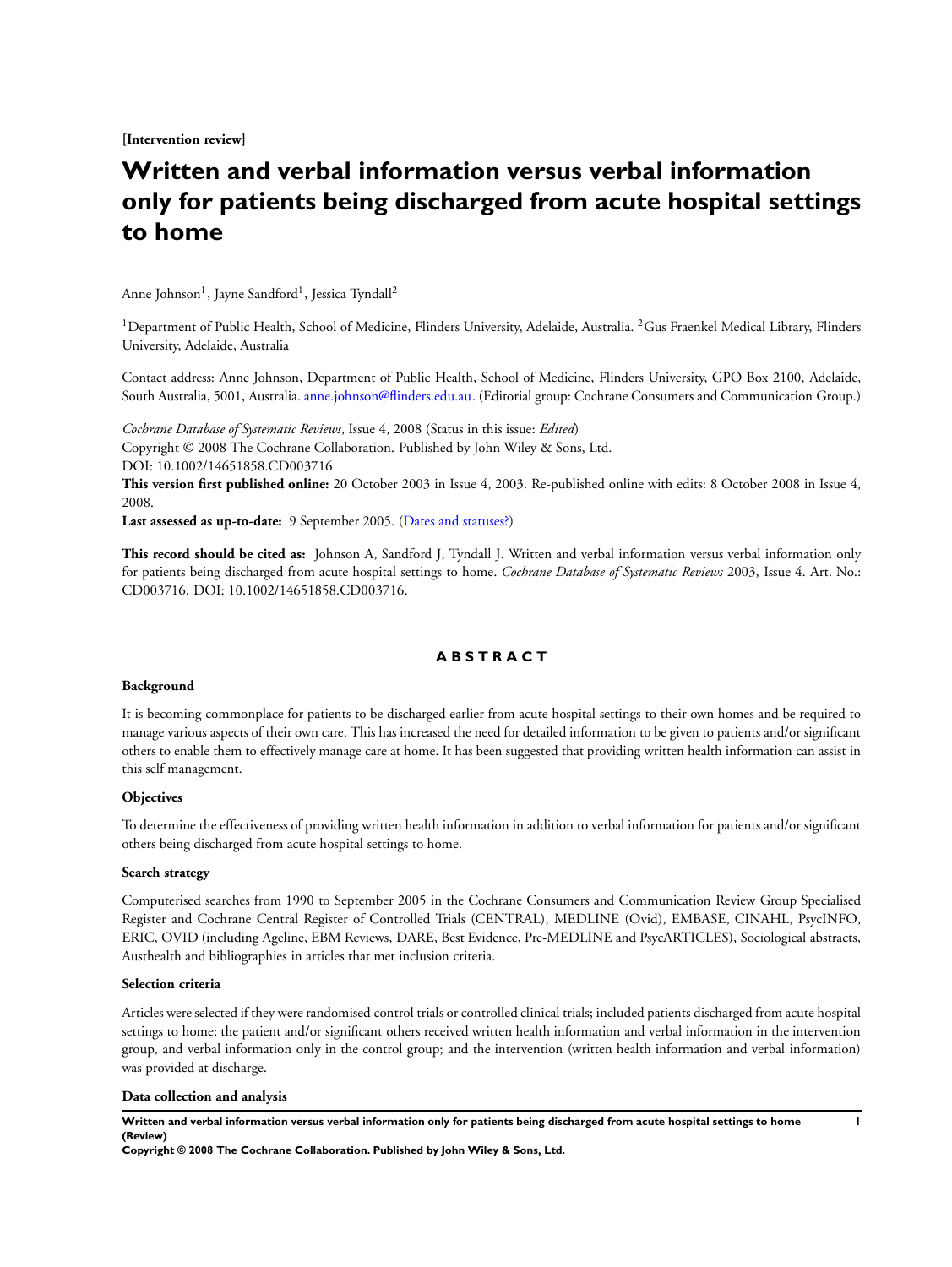Two review authors independently screened abstracts to determine relevance. Relevant full paper copies were then reviewed against the inclusion criteria. The findings were extracted by one author and confirmed by the other author. The two trials that met the inclusion criteria were too disparate to warrant meta-analysis.

#### **Main results**

The participants in the two trials were parents of children who were discharged from children's hospitals, one in the United States  $(n = 197)$  the other in Canada  $(n = 123)$ . Provision of verbal and written health information significantly increased knowledge and satisfaction scores.

#### **Authors' conclusions**

This review recommends the use of both verbal and written health information when communicating about care issues with patients and/or significant others on discharge from hospital to home. The combination of verbal and written health information enables the provision of standardised care information to patients and/or significant others, which appears to improve knowledge and satisfaction. Many of our objectives could not be addressed in this review due to lack of trials which met the review's inclusion criteria. There is therefore scope for future research to investigate the effects of providing verbal and written health information on readmission rates, recovery time, complication rates, costs of health care, consumers' confidence level, stress and anxiety and adherence to recommended treatment and staff training in the delivery of verbal and written information. In addition there are other factors which impact on the effectiveness of information provided that were not considered in this review but are worthy of a separate systematic review, such as the impact of patient and/or significant others being involved in the development of the written information and cultural issues around development and provision of information. Due to concerns about literacy levels for some population groups, other systematic reviews should also focus on other modes of delivery of information besides the written format.

**Written and verbal information versus verbal information only for patients being discharged from acute hospital settings to home 2 (Review)**

**Copyright © 2008 The Cochrane Collaboration. Published by John Wiley & Sons, Ltd.**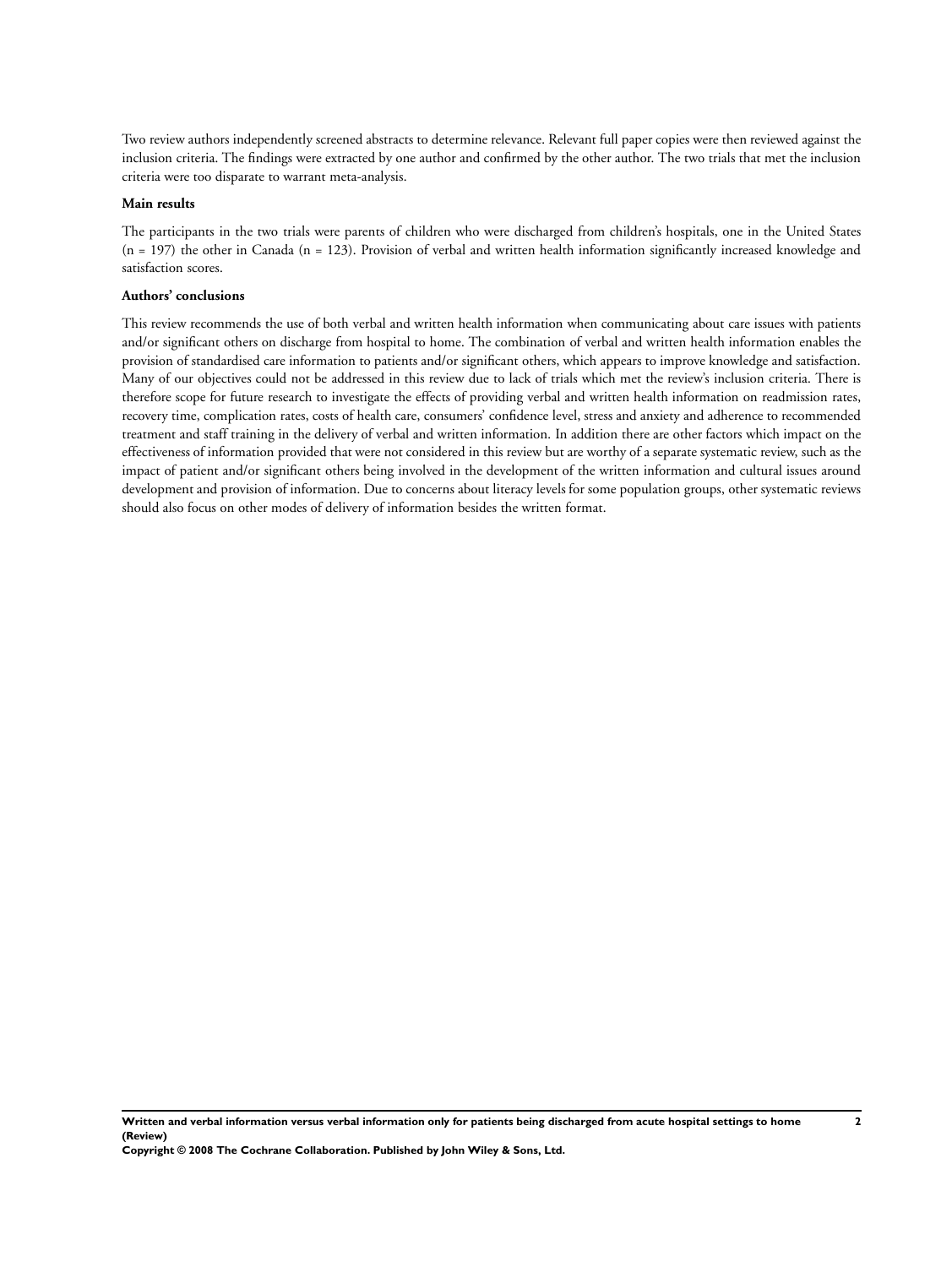#### **P L A I N L A N G U A G E S U M M A R Y**

#### **Written and verbal information, compared to verbal information only, for people being discharged from hospital**

When children are discharged from hospital, parents' understanding of how to continue care at home is better if they receive both written and verbal information.

When people are discharged from hospital, they and/or their carers are given information on how to manage care effectively at home. Hospital staff usually explain what is required verbally and may also give written, or even video-taped, information. The review of hospital discharge information found only studies looking at parents caring for their children. Parents had a better understanding of the care needed when given both written and verbal instructions, rather than verbal instructions alone. Further research is needed to determine if this leads to better health outcomes and faster recovery times, and on discharge information for other hospital patients.

## **B A C K G R O U N D**

It is becoming commonplace for patients to be discharged from acute hospital settings to their own homes following an episode of in-patient care, a same day admission or a visit to an emergency department, and be required to manage various aspects of their own care at home or have significant others (family members or other people important to that person's care and wellbeing) provide that care. This coupled with the decreasing lengths of hospital stay in in-patient care has increased the need for more detailed information to be given to patients and/or significant others so that they can effectively manage their care at home. For example, Organisation for Economic Cooperation and Development health data [\(OECD 2001](#page-11-0)) shows an international trend for a decrease in the average length of stay in in-patient care since the early 1990s. The majority of in-patients are now being treated in hospital for the minimum amount of time. This is in response to pressure to contain rising health costs within hospital-based services [\(Nutbeam](#page-11-0) [1991](#page-11-0)), and advances in medical and surgical treatments. Patients who had previously remained in hospital for days are now able to leave hospital a few hours after their procedure [\(Voepel-Lewis](#page-11-0) [1992](#page-11-0)).

These changes in health policy have significant impact on the practices of staff, but also result in a significant shift in responsibility, knowledge, and cost to patients and/or significant others. The transfer of care after discharge from an acute hospital setting to home care by the patient and/or significant others has meant that timely and effective delivery of information about that care has to be provided by staff and delivered in a format that ensures effective transfer of information and responsibility. Health professionals now often have much shorter time periods to inform patients and/or significant others on how to perform self care following discharge from hospital [\(Leino-Kilpi 1993\)](#page-11-0). To have access to comprehensive written information about care and treatment after discharge from an acute hospital setting, in a format that the patient and/or family member can understand, is a basic right for all health consumers (user of the service and/or significant others) [\(SAHC 1996](#page-11-0)). There is a growing demand from consumers of hospital services to be provided with spoken, written, pictorial or

recorded information that will help them participate effectively in their own 'after care' and be able to make the best health choices for themselves and family members.

In response to this demand there has been a growing awareness among health professionals of the need to provide information to health consumers in a format that best meets their individual needs. These formats can include verbal and written instructions, audiotapes, videotapes, follow up phone calls, e-mail communication with their doctor; and websites to access further information. These delivery formats contrast to the provision of verbal information only at the time of discharge, which is an approach that leaves knowledge and authority in the hands of health professionals. It also has the potential to disempower consumers, as they are unable to refer to information after discharge or may not remember what they have been told ([Linke 1996](#page-11-0)).

It has been suggested that providing written information to consumers about 'after care' is one important strategy which has the potential to reduce demands on health services through more appropriate use of services ([Fries 1998](#page-11-0)); improve confidence of consumers to manage their own care (or the care of a family member) and seek appropriate follow up care ([Johnson 1999](#page-11-0)); decrease recovery time ([Johnston 1993;](#page-11-0) [Devine 1995](#page-11-0)); improve satisfaction with services provided whilst in hospital ([Larson 1996](#page-11-0)); decrease stress and anxiety ([NHMRC 2000](#page-11-0)); reduce hospital readmissions [\(Fries 1998](#page-11-0); [Mamon 1992](#page-11-0)) and improve adherence to hospital aftercare regimes [\(Frith 1991](#page-11-0); [Gibbs 1989;](#page-11-0) [Mazzuca 1982](#page-11-0)). However, there has been a degree of doubt among some health professionals regarding the benefits of providing this type of written information to consumers and whether it serves any real purpose, or is just 'a nice thing to do' ([Johnson 1999](#page-11-0)). These doubts have been amplified by recognition of the cost of providing such resources to consumers, especially in the current economic climate facing hospitals. It is acknowledged that the provision of written information to consumers after an episode of care in an acute hospital setting is one of the many factors which may, in isolation or combination, impact on health outcomes and service utilisation and satisfaction [\(Henderson 2001](#page-11-0); [Leino-Kilpi 1993](#page-11-0)).

**Written and verbal information versus verbal information only for patients being discharged from acute hospital settings to home 3 (Review)**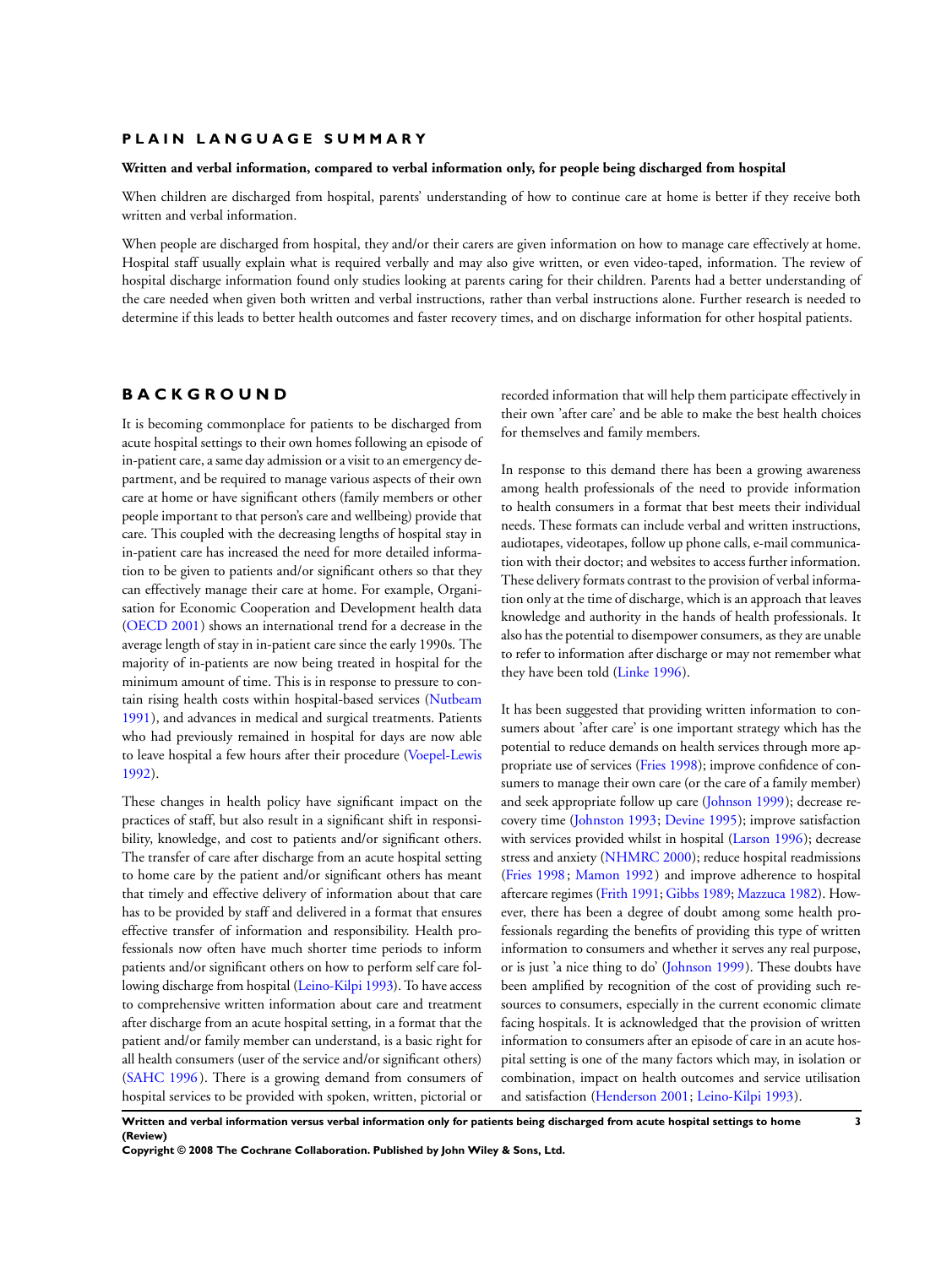This systematic review sought to answer some of the questions raised about the benefits of providing care information on discharge to consumers in the written format, for example pamphlet, booklet or information sheet, in combination with providing verbal instructions, as opposed to providing verbal instructions only. While there are a number of delivery formats available to provide health information, for example pictorial, recorded (video and audio), counselling, follow up telephone calls, e-mail communications and the internet, the written format in addition to verbal instruction was specifically chosen as the focus for this review because it is the most common approach used in hospital settings at discharge. The effectiveness and benefits of using these alternative information delivery formats need to also be determined through separate systematic reviews.

# **O B J E C T I V E S**

To determine the effectiveness of providing written health information in addition to verbal information for patients and/or significant others being discharged from acute hospital settings to home.

The following questions and comparisons were considered in conducting the review:

## **Primary research questions**

Does the provision of written health information improve patient health outcomes?

1. Effect of the provision of written health information with verbal information on readmission rates compared to verbal information only.

2. Effect of the provision of written health information with verbal information on recovery time compared to verbal information only.

3. Effect of the provision of written health information with verbal information on complication rates compared to verbal information only.

Does the provision of written health information reduce overall costs of health care?

4. Effect of the provision of written health information with verbal information on community service costs, compared to verbal information only.

5. Effect of the provision of written health information with verbal information on outpatient service care costs compared to verbal information only.

6. Effect of the provision of written health information with verbal information on inpatient service care costs compared to verbal information only.

Does the provision of written health information improve psychosocial outcomes?

7. Effect of the provision of written health information with verbal information on patient and/or significant others knowledge compared to verbal information only.

8. Effect of the provision of written health information with verbal information on confidence in one's own care management compared to verbal information only.

9. Effect of the provision of written health information with verbal information on stress and anxiety compared to verbal information only.

10. Does the provision of written health information with verbal information improve satisfaction with inpatient services provided prior to discharge compared to verbal information only?

11. Does the provision of written health information with verbal information improve adherence to recommended care compared to verbal information only?

## **Secondary research questions**

12. Do the circumstances under which the written health information with verbal information is provided influence the outcomes? 13. Does the person providing the written health information with verbal information influence the above outcomes?

14. Does the environment in which the written health information with verbal information is provided influence the above outcomes? 15. Does the time before discharge in which the written health information with verbal information is provided influence the above outcomes?

# **M E T H O D S**

## **Criteria for considering studies for this review**

## **Types of studies**

- Randomised controlled trials
- Controlled clinical trials

## **Types of participants**

- $\bullet$  All patients discharged from an acute hospital setting to home (excluding hostels, nursing homes and convalescence homes)
- All ages
- Patient and/or significant others (including parents of children)

## **Types of interventions**

Format of information

• Written discharge information (printed) and verbal information compared with verbal information only

**Written and verbal information versus verbal information only for patients being discharged from acute hospital settings to home 4 (Review)**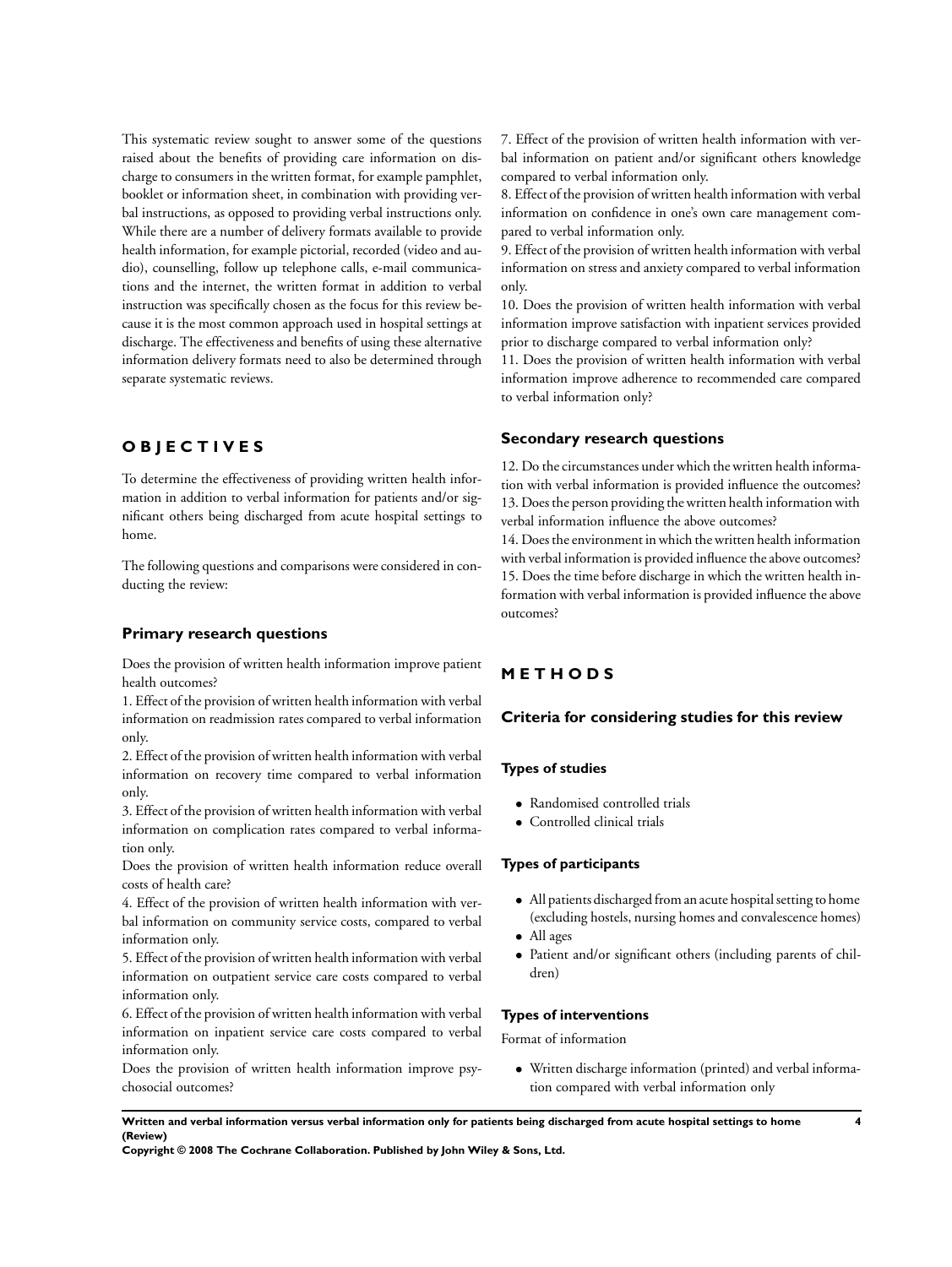• Verbal information is focused on verbal instruction about care

Timing of information provision

• At time of discharge

Types of information

- Disease/condition management information
- Specific care information related to procedures
- Medication information
- Advice on when to seek attention
- Advice on who to seek attention from and how

#### **Types of outcome measures**

- 1. Readmission rates
- 2. Recovery times
- 3. Patient/carer (family member or significant other) knowledge
- 4. Complication rates
- 5. Service utilisation and costs (community, outpatient, and inpatient)
- 6. Confidence in one's own care management
- 7. Stress and anxiety levels
- 8. Patient/carer (family member or significant other) satisfaction with services provided prior to discharge
- 9. Adherence to recommended care

## **Search methods for identification of studies**

For the first iteration of this review, we searched databases for the period 1990 to 2002. For the review update, the original MED-LINE (Ovid) search was re-run with minor technical, but no substantive changes (2002 to Week 1 September 2005), as presented at [Appendix 1](#page-17-0).

We used appropriate variations of the above search strategy were utilised to search the following electronic databases:

- Cochrane Consumers and Communication Review Group Specialised Register and Cochrane Central Register of Controlled Trials (CENTRAL, *The Cochrane Library*) (Searched September 2005)
- Ageline (2002 to September 2005)
- ERIC (2002 to September 2005)
- Social Services Abstracts (2002 to September 2005)
- Sociological Abstracts (2002 to September 2005)
- AMED (Allied and Complementary Medicine) 1985 to September 2005

Studies that were identified through the above search strategy and appeared to meet the inclusion criteria (ie. included and excluded studies) were retrieved in full and their reference lists examined to identify any additional studies that met the inclusion criteria.

#### **Data collection and analysis**

There were five stages to the review process. Throughout the review process review authors were not blinded to trials.

Stage 1: Two review authors (AJ, JS) screened the abstracts of articles identified from the search strategy. Any disagreement regarding relevance of the abstracts was resolved through discussion. Full paper copies of articles were obtained and examined where there was insufficient information in the abstracts.

Stage 2: Two review authors (AJ, JS) independently examined full paper copies of articles and determined whether they fulfilled the inclusion criteria. The articles needed to fulfil all five inclusion criteria which were:

- Randomised controlled trial or clinical controlled trial
- Discharged from an acute hospital setting
- Discharged to home
- Intervention must be written discharge care information plus verbal information only
- Intervention must be provided at discharge to home only

Any disagreements regarding inclusion were resolved by discussion.

Stage 3: Data was extracted from relevant trials using a data collection tool independently by each review author (AJ and JS) and then data were compared. Data extracted included: study population, study methods, interventions, assessment of outcomes, results, conclusions and limitations. Authors were contacted for further information as required. Any disagreements regarding information extracted were resolved by discussion.

Stage 4: Assessment of validity

Allocation concealment was used to assess validity, by asking 'Was allocation concealment adequate?'

This was described as adequate (A), unclear (B), inadequate (C), or that allocation concealment was not used (D). A sensitivity study was planned to be performed to exclude trials that were in the (C) and (D) categories. This was not necessary due to the included trials fulfilling categories (A) or (B).

Stage 5: Analysis

The primary analysis was a comparison of written health information and verbal information versus verbal information only for each of the questions outlined in the objectives of the review. All comparisons that were made are narratively described and presented in tables. Where methodological processes differed no meta-analysis was undertaken. As a consequence no sensitivity analyses were required.

Consumer participation:

The overall focus for this review was initially recommended by an editor of the Cochrane Consumers and Communication Review Group, and taken up and shaped by the current review authors.

The focus of this review as it relates specifically to the needs of the health services and health professionals is on reducing overall costs of health care, adhering to treatment regimes, improving satisfaction with care, improving health outcomes and reducing demands on health services.

**Written and verbal information versus verbal information only for patients being discharged from acute hospital settings to home 5 (Review)**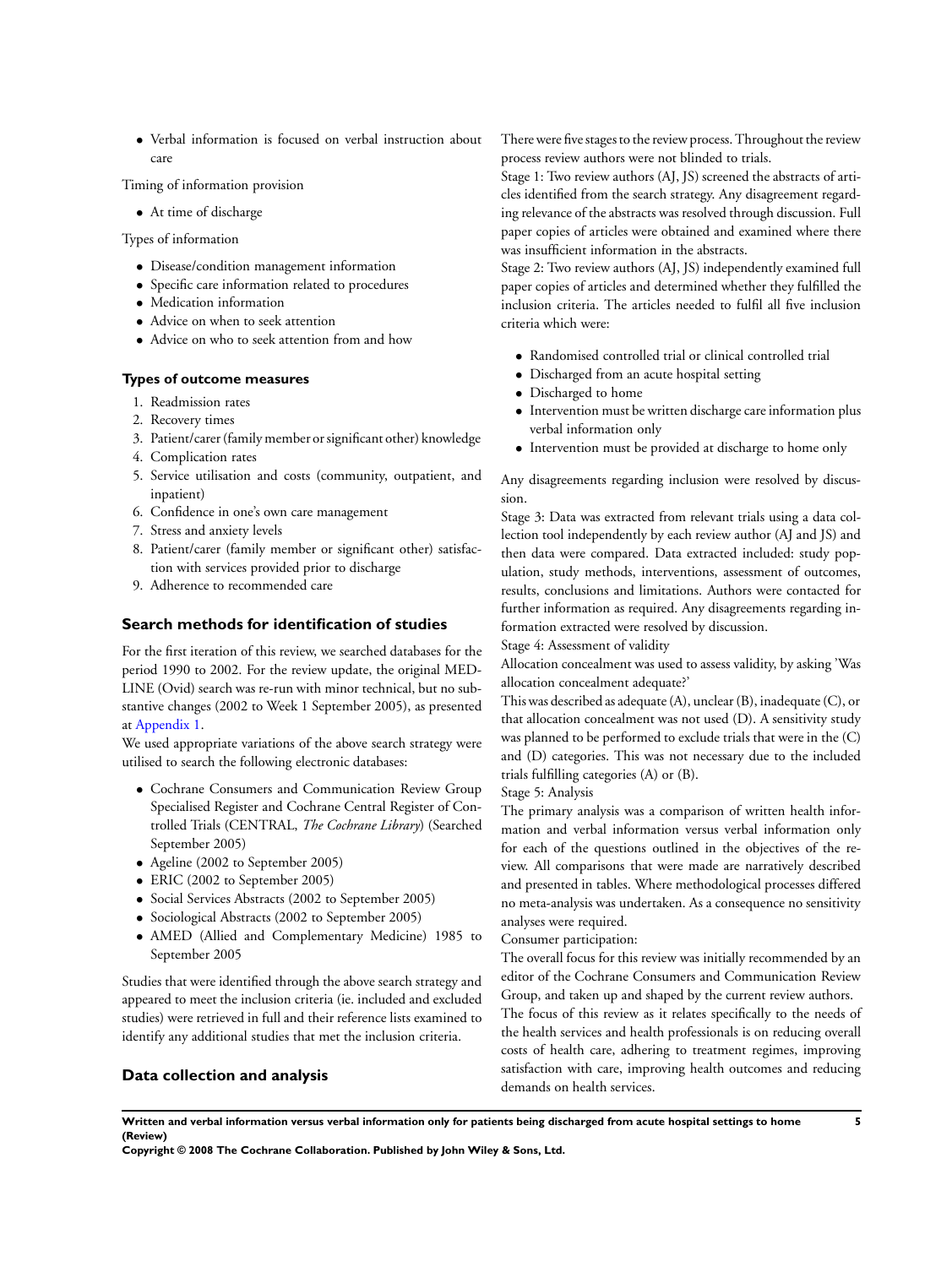Consumers' perspectives have broadened the focus of this review to also address knowledge, confidence, stress and anxiety. This has been determined by:

- the importance to consumers of having written information to refer to during consultation with hospital staff in preparing for discharge, and then as a reference tool after discharge;
- consumers' beliefs that health information enhances knowledge and confidence in managing care at home after discharge, and reduces stress and anxiety related to being uncertain of what to do.

The review authors' understanding of these consumer perspectives, and their commitment to integrating them into the review, came from:

1. Reports in the literature, primarily of qualitative researchers presenting consumer views;

2. Anne Johnson's qualitative research on health information and the benefits to consumers and the needs of parents of children being discharged from hospital to home;

3. Anne Johnson's discussions with health professionals and consumers whilst working at the Women's and Children's Hospital, Adelaide and the National Resource Centre for Consumer Participation in Health, Melbourne; and

4. Jayne Sandford's discussions with consumers involved as members of a Health Information Reference Group at Flinders Medical Centre, Adelaide.

In addition, consumers were involved as external peer reviewers during the editorial process, through the Consumers and Communication Review Group.

# **R E S U L T S**

## **Description of studies**

## See:[Characteristics of included studies;](#page-12-0)[Characteristics of excluded](#page-14-0) [studies](#page-14-0).

Electronic searching yielded a total of 1795 citations in the first review (to 2002) and 478 in the update in week 1 September 2005. No new studies were found in the update in September 2005. From the original search 15 studies initially appeared to meet the study criteria and were retrieved for further assessment. Two review authors (AJ, JS) reviewed these trials independently. Two trials met the inclusion criteria [\(Jenkins 1996](#page-11-0); [Issacman 1992\)](#page-11-0). Thirteen studies were excluded as they did not meet the inclusion criteria. The reasons for exclusion are listed in the Table of Excluded Studies.

The participants in the two trials were parents of children whowere discharged from children's hospitals, one in the United States and the other in Canada. The children in the Canadian trial ([Jenkins](#page-11-0) [1996](#page-11-0) ) were discharged from a Burns Unit with acute thermal injury. The children in the United States trial ([Issacman 1992\)](#page-11-0) were discharged from an Emergency Department with otitis media. The length of hospitalisation and the acuity of illness therefore varied between the trials. The mean age of parents in the otitis media trial [\(Issacman 1992](#page-11-0)) was 27 years, with the children having a mean age of 26.6 months. In the burns trial [\(Jenkins 1996](#page-11-0)) no mean ages of parents or children were included. Children in this trial [\(Jenkins 1996](#page-11-0)) were only identified as being less than 17 years of age.

The sizes of the study groups in the two trials were similar. In the otitis media trial ([Issacman 1992](#page-11-0)) there was a total of 197 parents who participated and they were provided with one of three types of instruction on discharge. The control group received non standardised verbal information only ( $n = 84$ ), one intervention group received standardised verbal instruction (n = 52) and the other intervention group received standardised verbal instruction plus standardised written information ( $n = 61$ ). The burns trial [\(Jenkins 1996\)](#page-11-0) had a total of 123 participants, and provided participants with two types of instruction on discharge. The control group was provided with routine verbal discharge instruction (n = 61) and the intervention group received written and verbal discharge instructions ( $n = 62$ ). In both trials the written information was provided on discharge.

Written information was provided in a book format for the burns trial [\(Jenkins 1996](#page-11-0)) and leaflet format for the otitis media trial [\(Issacman 1992\)](#page-11-0). The otitis media trial ([Issacman 1992](#page-11-0)) used the Gunning-Fog Index to ensure the readability of the information was at the fifth grade educational level or above. The burns trial [\(Jenkins 1996\)](#page-11-0) wrote the book at fifth grade school readability level using Grammatique 5 and the Fogg index to determine readability. Parents were not involved in developing the written information in either trial.

The follow-up evaluation times varied between the two trials from 24 hours to greater than 15 days. In the otitis media trial ([Issacman](#page-11-0) [1992](#page-11-0)) evaluation was conducted at discharge, and then by telephone for all participants on day one and day three following discharge. On completion of interviews on exit and day one the interviewer provided reinforcing information to the parents to correct any incorrect answers or provide missing information. The burns trial [\(Jenkins 1996](#page-11-0)) conducted evaluation by personal interview (120 participants) at the first outpatient appointment, and an additional three were completed by telephone interview. In this trial ([Jenkins 1996](#page-11-0)) the interviews were conducted over a period between less than seven days (35.8%), 8-14 days (35%) and 15 plus days (29.2%).

The trials included in the review both evaluated knowledge levels and satisfaction with discharge instructions. In the burns trial [\(Jenkins 1996\)](#page-11-0) knowledge was measured using a ten item questionnaire with open ended questions. This required the respondents to provide information on selected burns care related topics. Parents received one point for each incorrect answer to questions about burn care. Two points were given for partially correct answers, and three points were given for correct responses, except for two

**Written and verbal information versus verbal information only for patients being discharged from acute hospital settings to home 6 (Review)**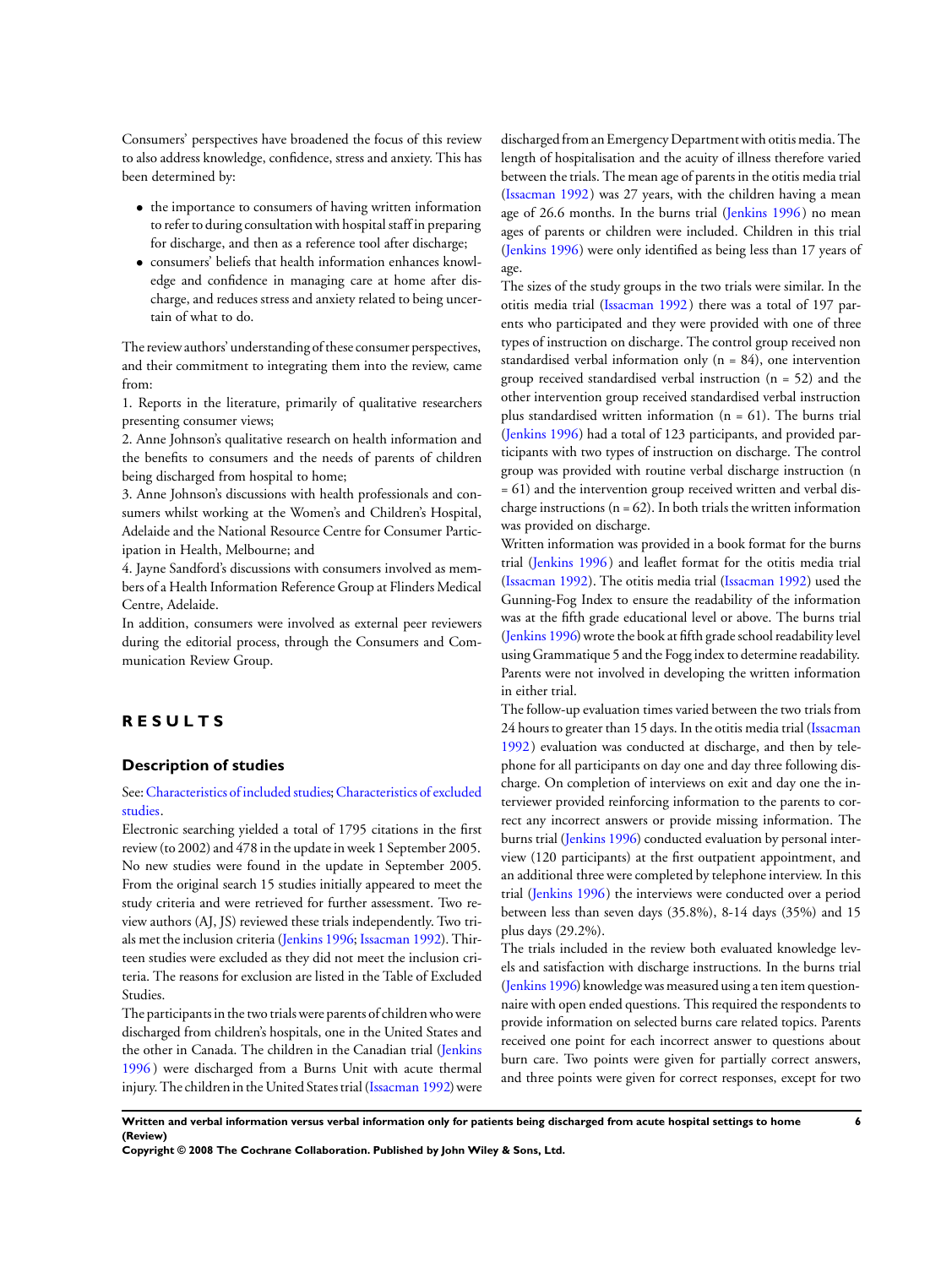questions where four points were given for a predefined optimal answer. Two other questions were used to ascertain satisfaction in this trial using a five-point Likert scale (one = not at all satisfied and 5 = completely satisfied). In the otitis media trial ([Issacman](#page-11-0) [1992](#page-11-0)) knowledge was measured using a seven-item questionnaire with one point being given for each correct answer. On day three parents were asked to rate the quality of their discharge instruction on a ten point scale (ten being best) and they were also asked whether they had needed to return to an emergency department or physician for care or to seek additional medical advice by telephone. Neither trial identified if or how the tools used were validated.

## **Risk of bias in included studies**

Allocation concealment was used to assess validity of the trials in this review. Neither of the two trials reported any concealment approach in the published articles. However on follow-up with one of the authors [\(Issacman 1992](#page-11-0)) the allocation concealment was provided and considered adequate. The other author ([Jenkins](#page-11-0) [1996\)](#page-11-0) was also contacted but did not report concealment methods, therefore adequacy of concealment was considered unclear in this trial.

Knowledge was measured at discharge and then at a period between 1 and 15 days following discharge. The otitis media trial [\(Issacman 1992](#page-11-0)) stated that all efforts were made to contact and interview the parent or guardian who received the discharge instruction. However, no data was collected to accurately reflect the percentage of responders who received the initial discharge instruction and who answered the follow-up questions. The burns trial ([Jenkins 1996\)](#page-11-0) reported that 85% of the parents who received the initial discharge instruction answered the follow-up questions. This lack of consistency in collecting and reporting who received the discharge instruction and who answered the follow-up questions may have resulted in the knowledge scores being underestimated.

#### **Effects of interventions**

The two trials that met the inclusion criteria provided data on the following comparisons:

## **Comparison 5. Effect of the provision of written health information with verbal information on outpatient service care costs compared to verbal information only.**

The otitis media trial [\(Issacman 1992](#page-11-0)) examined the need for participants to return for additional care to the Emergency Department following discharge. This trial ([Issacman 1992](#page-11-0)) found the control group (verbal information) had a statistically significant increase in need to return to the Emergency Department in comparison to the combined intervention groups (combined intervention groups 3.1% and control 10.1%, p<0.05 by Fisher's exact test). This trial also examined the need to call a physician for advice following discharge and found no significant statistical difference between the three groups (standardised verbal information group 11.1%, intervention group (written information in addition to verbal information) 15.1% and control 22.8%).

## **Comparison 7. Effect of the provision of written health information with verbal information on patient/or significant other knowledge compared to verbal information only.**

In the burns trial ([Jenkins 1996](#page-11-0)) the intervention group (written information in addition to verbal information) had significantly higher knowledge scores overall than those in the control group (verbal information) (average knowledge scores for intervention group 0.79, SD 0.15 and the average knowledge scores for the control group  $0.73$ , SD  $0.16$ ,  $p = 0.029$ ). In the otitis media trial [\(Issacman 1992](#page-11-0)) knowledge scores were recorded in three areas - medication data, signs of improvement and worrisome signs. For medication data knowledge, parents in the intervention group (written information in addition to verbal information) scored significantly higher than the control group (verbal information) at exit interview (average knowledge score for intervention group 0.902, no SD provided and the average knowledge score for the control group  $0.765$  no SD provided,  $p<0.05$ ). For signs of improvement knowledge, the intervention group and the standardised verbal information group scored significantly higher than the control group at exit interview (0.569 (intervention group), 0.253 (standardised verbal information group) v 0.099 (control), no SD, p<0.05). For worrisome signs knowledge, the intervention group and the standardised verbal information group scored significantly higher than the control group at exit interview, and on day one and day three (correct or missing information had been provided after previous interviews), exit interview (0.381 (intervention group), 0.320 (standardised verbal information group) v 0.055 (control), no SD, p<0.05), day one (0.445 (intervention group), 0.375 (standardised verbal information group) v 0.191 (control), no SD, p<0.05) and day three (0.444 (intervention group), 0.387 (standardised verbal information group) v 0.224 (control), no SD, p<0.05). We were unable to undertake statistical comparisons for parent knowledge as no standard deviations were provided by one of the trials ([Issacman 1992](#page-11-0)).

## **Comparison 10. Does the provision of written health information with verbal information improve satisfaction with inpatient services provided prior to discharge compared to verbal information only?**

Satisfaction was reported in both trials in relation to satisfaction with the discharge instructions received. Both trials reported high satisfaction scores. The burns trial [\(Jenkins 1996](#page-11-0)) determined the parents' satisfaction with the discharge instructions received and the usefulness of that information. Satisfaction was high in this

**Written and verbal information versus verbal information only for patients being discharged from acute hospital settings to home 7 (Review)**

**Copyright © 2008 The Cochrane Collaboration. Published by John Wiley & Sons, Ltd.**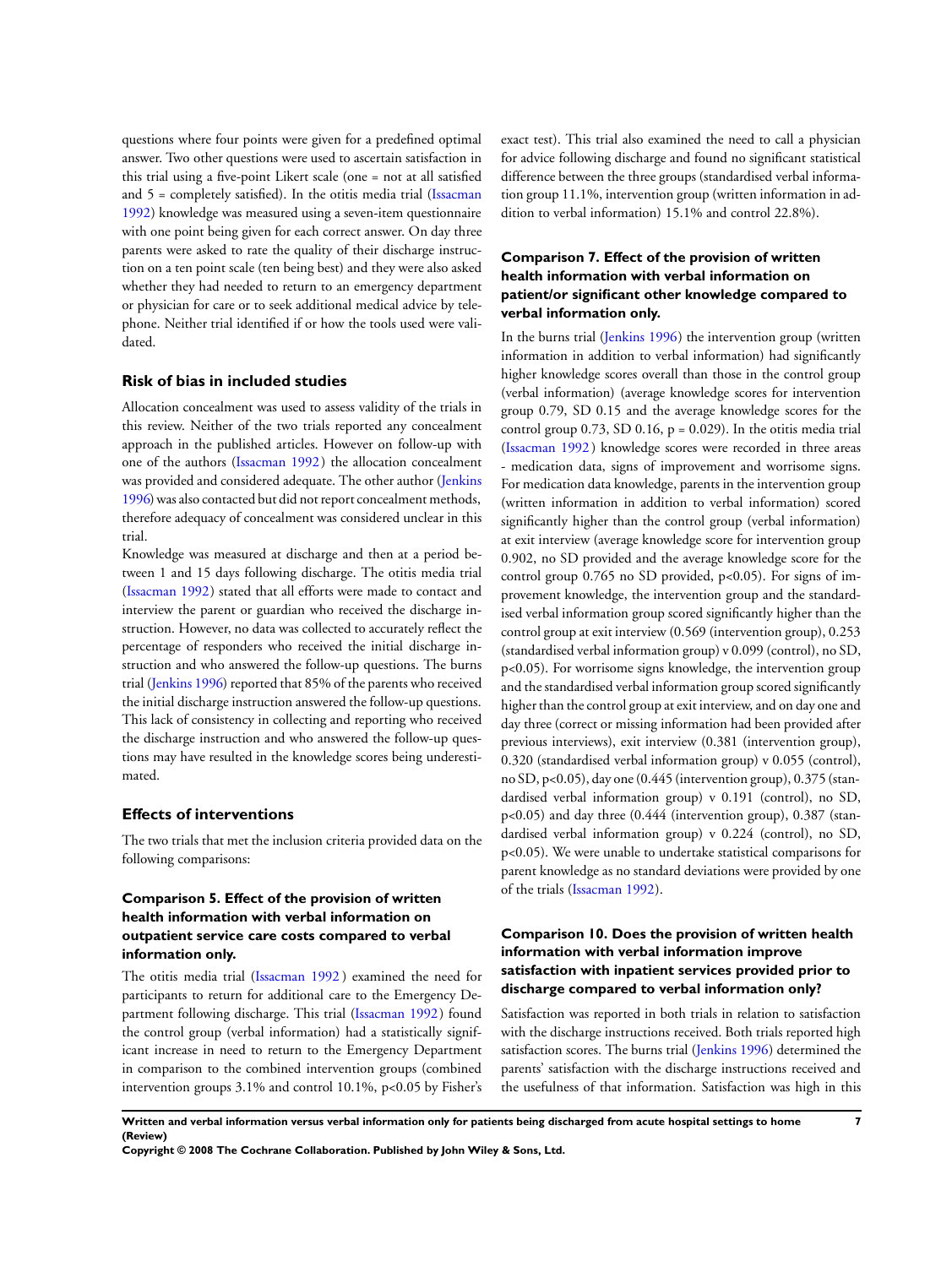trial ([Jenkins 1996](#page-11-0)), with no significant statistical difference between the two groups (intervention 0.897, SD 0.15, control 0.914, SD 0.14). The otitis media trial ([Issacman 1992\)](#page-11-0) measured parent satisfaction with discharge instructions received and the results showed a higher level of satisfaction in favour of the intervention group and the standardised verbal information group (intervention group 0.96, standardised verbal information group 0.96 and control group 0.85, no SD given, p<0.0001). We were unable to undertake statistical comparisons for parent satisfaction as no standard deviations were provided by one of the trials ([Issacman](#page-11-0) [1992](#page-11-0)).

## **Comparison 11. Does the provision of written health information with verbal information improve adherence to recommended care compared to verbal information only?**

In the otitis media trial [\(Issacman 1992\)](#page-11-0) used parental reporting of filling prescriptions within 24 hours of discharge as a measure of adherence to prescribed care. No significant statistical difference was shown between the three groups (intervention group 93%, standardised verbal information group 95% and control 87%, no SD given).

No trials were identified which could provide data for the following comparisions:

Comparison 1. Effect of the provision of written health information with verbal information on readmission rates compared to verbal information only.

Comparison 2. Effect of the provision of written health information with verbal information on recovery time compared to verbal information only.

Comparison 3. Effect of the provision of written health information with verbal information on complication rates compared to verbal information only.

Comparison 4. Effect of the provision of written health information with verbal information on community service costs, compared to verbal information only.

Comparison 6. Effect of the provision of written health information with verbal information on inpatient service care costs compared to verbal information only.

Comparison 8. Effect of the provision of written health information with verbal information on confidence in one's own care management compared to verbal information only.

Comparison 9. Effect of the provision of written health information with verbal information on stress and anxiety compared to verbal information only.

Comparison 12. Do the circumstances under which the written health information with verbal information is provided influence the outcomes?

Comparison 13. Does the person providing the written health information with verbal information influence the above outcomes? Comparison 14. Does the environment in which the written health information with verbal information is provided influence the above outcomes?

Comparison 15. Does the time before discharge in which the written health information with verbal information is provided influence the above outcomes?

# **D I S C U S S I O N**

This review is important because providing information to patients on discharge from hospital to home is part of everyday practice for the majority of health workers and is relevant to all consumers being discharged. There are a number of delivery formats available for providing information, the written format in addition to verbal information was specifically chosen as the focus for this review because it is the most common approach used in hospital settings at discharge.

Conclusions regarding the impact of using verbal and written health information compared to verbal information only are limited due to there only being two trials elegible for inclusion in this review and the variability of the two trials. There is some evidence to suggest that verbal and written health information when compared to verbal information only does significantly increase knowledge of parents of children with burns and otitis media being discharged from hospital to home. However, due to the lack of consistency in collecting and reporting who received the discharge instruction and who answered the follow-up questions, this may have resulted in the knowledge scores being underestimated.

Both trials reported high satisfaction with discharge instruction in the control and intervention groups. In the otitis media trial [\(Issacman 1992](#page-11-0)) a significantly higher score was achieved in the intervention groups compared to the control groups. It is possible these high scores are due to limitations in methods as described above, or related to the general nature of the questions asked. Studies of patient satisfaction surveys ([Cohen 1996;](#page-11-0) [Draper 1996](#page-11-0)) have found that asking these types of general questions mask patients' concerns or dissatifaction.

Despite these limitations, the two trials were consistent in demonstrating that verbal and written health information provided together appear to be more effective for improving knowledge and satisfaction than just providing verbal information only.

## **Discussion of methodological processes**

Though both of these trials were measuring knowledge and satisfaction, the incompleteness of the data provided precluded the combination of data in a meta-analysis. In addition to this the methodological processes used by each trial were different, preventing the data being combined as described below.

In the burns trial [\(Jenkins 1996](#page-11-0)) one follow-up interview was conducted at the first outpatient visit which occurred between less than 7 and greater than 15 days following discharge (no mean time

**Written and verbal information versus verbal information only for patients being discharged from acute hospital settings to home 8 (Review)**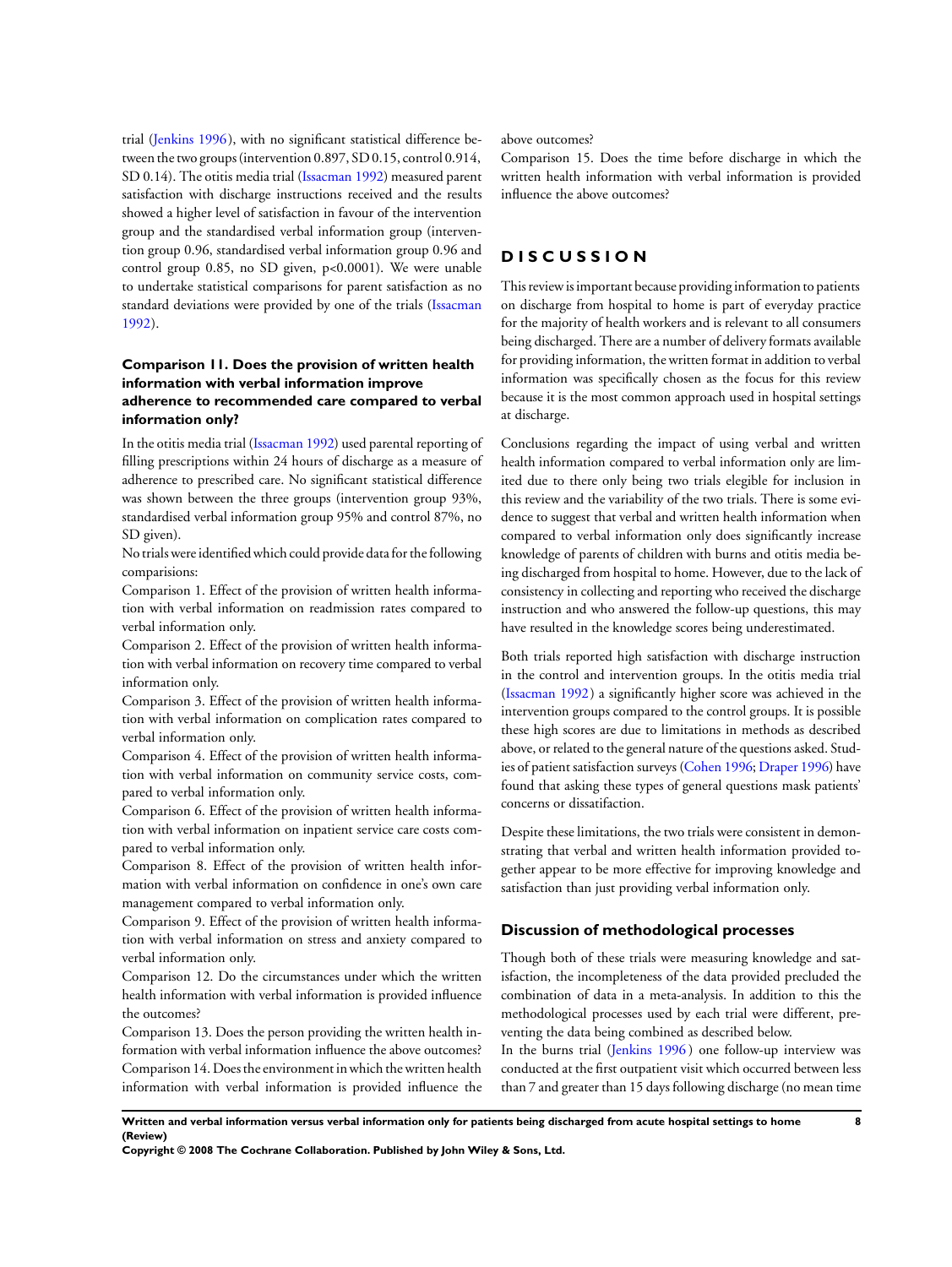was provided). In the otitis media trial [\(Issacman 1992](#page-11-0)) a face to face interview was conducted at exit, followed by three follow-up phone interviews on day one and day three. On completion of each interview the interviewer provided reinforcing information to the parents to correct any incorrect answers or provide missing information. Due to this reinforcing information being provided on completion of each interview, it is only possible to consider the exit interview results in any comparison. It is not appropriate to compare the results of the first interviews in the two trials due to the large time differences (up to 15 days difference).

The types of knowledge that were tested in the two trials were quite different and this is another reason the trials cannot be combined in a meta-analysis. This is due to the different range of information required for discharge care for the diagnoses of the children (otitis media v burns). However what is important is the improved knowledge scores that have been shown in each trial between the control and intervention groups. Both trials identified that the difference in knowledge scores shown in the intervention groups could be attributed to the standardisation of the information, consistency of information provided and formalisation of the instruction process rather than necessarily the provision of written information. This is demonstrated in the otitis media trial ([Issacman](#page-11-0) [1992](#page-11-0)) where improvements were shown in both the intervention groups in comparison to the control, but no significant difference between the two intervention groups. Hence the author of the otitis media trial is suggesting that it is the standardisation of the information that makes the difference to the knowledge scores. In this trial ([Issacman 1992](#page-11-0)) the staff delivering the information in the two intervention groups had gone through an education training program to ensure they were familiar with the clinical condition and the important points when presenting the information to parents. This suggests that the knowledge of the practitioner on the topic and the way the supporting verbal information is delivered can also be contributing factors in improving knowledge scores. However the author of the trial did not measure or discuss this.

In the otitis media trial [\(Issacman 1992\)](#page-11-0) the knowledge scores for 'worrisome signs' were considerably lower compared to the other knowledge scores for 'medication data' and 'signs of improvement'. The authors of this trial suggest the reasons for this could be the order in which information is presented and/or the relative importance given to the information by the parent or physician may contribute to the retention of information.

This review is narrow in its focus, being restricted to verbal and written health information compared to verbal information only at discharge from hospital to home. Despite extensive searching, it is quite possible that the review authors missed some trials that met the inclusion criteria. The literature on verbal and written health information is not well indexed because it is scattered across traditional disease boundaries. The authors invite readers to send them any studies, published or unpublished, that may meet the inclusion criteria and can be incorporated in the update.

### **Consumer involvement**

Although consumer involvement was not part of our review objectives there is emerging evidence to say that consumer involvement leads to the production of quality information [\(Currie 2000;](#page-11-0) [Coulter 1999](#page-11-0); [Neuhauser 1998](#page-11-0)). Both of the trials used tools to determine reading levels at the fifth grade, but did not involve consumers in the development of the written information. The use of tools to determine reading levels can be a useful measure, but does not take into consideration diverse language and cultural issues for specific groups of consumers. This was highlighted in the burns trial [\(Jenkins 1996](#page-11-0)) were it was indicated that Native American Indians (NAIs) who received the written information had significantly lower knowledge scores than the non-NAIs. Another factor that was raised in this trial was that the culture of the health professionals providing the information and conducting the interviews may have had an impact on their knowledge and satisfaction scores, however this was not measured. This factor is important to consider in future research in this area.

# **A U T H O R S ' C O N C L U S I O N S**

## **Implications for practice**

This review recommends the use of both verbal and written health information when communicating about care issues with patients and/or significant others on discharge from hospital to home. The combination of verbal and written health information enables the provision of standardised care information to patients and/or significant others, which appears to improve knowledge and satisfaction.

## **Implications for research**

Many of our objectives could not be addressed in this review due to lack of trials which met the review's inclusion criteria. There is therefore scope for future research to investigate the effects of providing verbal and written health information on readmission rates, recovery time, complication rates, costs of health care, consumers' confidence level, stress and anxiety, adherence to recommended treatment and staff training in the delivery of verbal and written information. In addition there are other factors which impact on the effectiveness of information provided that were not considered in this review but are worthy of a separate systematic review such as the impact of patient and/or significant others being involved in the development of the written information and cultural issues around development and provision of information. Due to concerns about literacy levels for some population groups, other systematic reviews should also focus on other modes of delivery of information besides the written format.

## **A C K N O W L E D G E M E N T S**

**Written and verbal information versus verbal information only for patients being discharged from acute hospital settings to home 9 (Review)**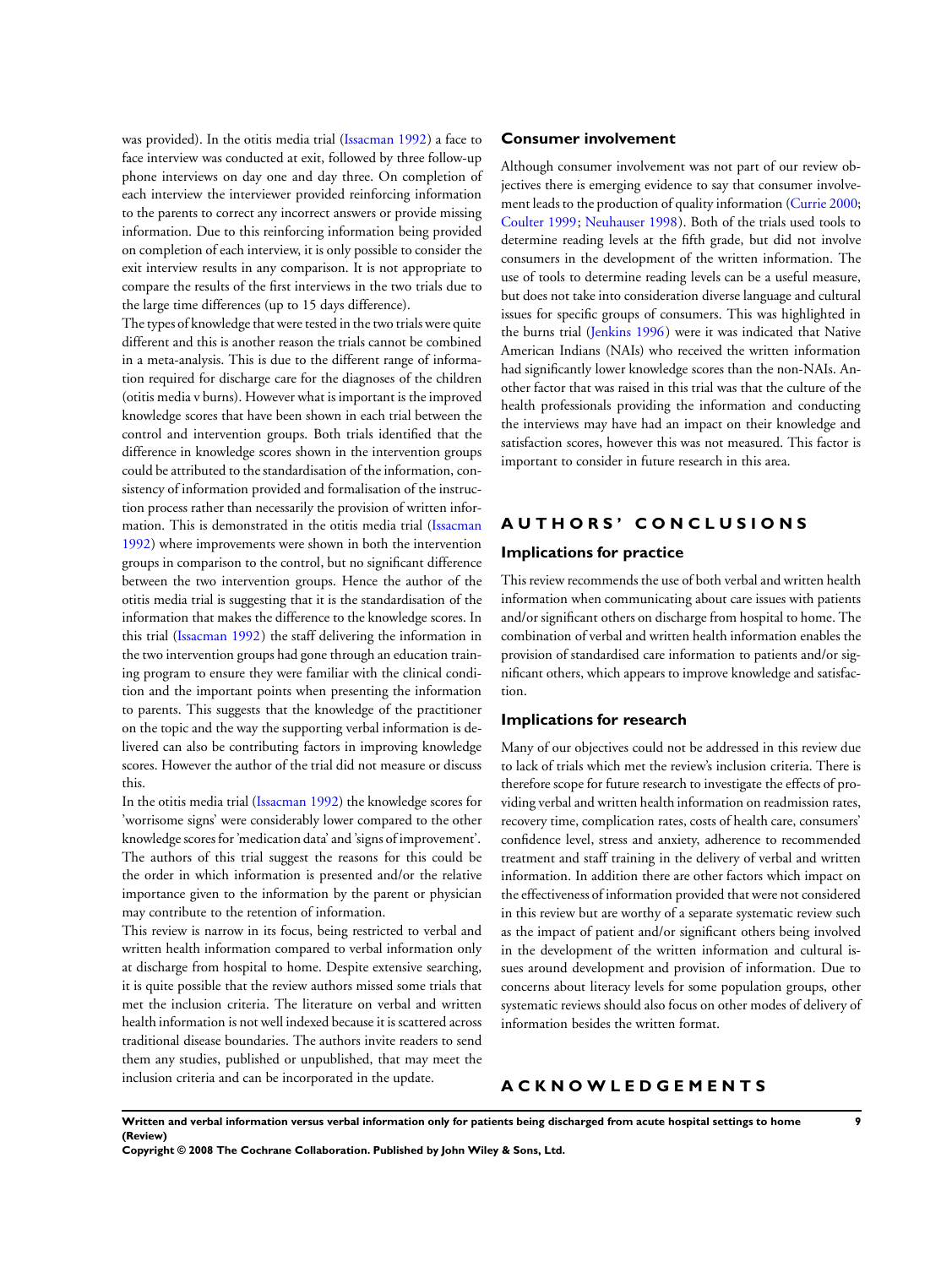<span id="page-11-0"></span>We would like to thank Sandy Oliver for her time and expertise in advising us on the development of this review. Thankyou to Madeleine King for statistical advice and anonymous referees and editors of the Cochrane Consumers and Communication Review Group. Judy Stoelwinder assisted in developing the search strategy. Megan Kyriacou assisted by undertaking the searches and retrieving the papers for the original review, and Shirley Ward assisted by undertaking the searches in the update in September 2005. This review was peer reviewed by ten people which included all members of the Consumers and Communication Review Group editiorial team and staff, and three external referees, one of whom had consumer expertise.

#### **R E F E R E N C E S**

## **References to studies included in this review**

#### **Issacman 1992** *{published and unpublished data}*

Isaacman D, Purvis K, Gyuro J, Anderson Y, Smith D. Standardized instructions: do they improve communication of discharge from the emergency department?. *Pediatrics* 1992;**89**(6):1204–7.

#### **Jenkins 1996** *{published data only}*

Jenkins H, Blank V, Miller K, Turner J, Stanwick R. A randomized single-blind evaluation of a discharge teaching book for pediatric patients with burns. *Journal of Burn Care & Rehabilitation* 1996;**17**  $(1):49-60.$ 

## **References to studies excluded from this review**

#### **Delp 1996** *{published data only}*

Delp C, Jones J. Communicating information to patients: the use of cartoon illustrations to improve comprehension of instructions. *Academic Emergency Medicine* 1996;**3**(3):264–70.

## **Esposito 1995** *{published data only}*

Esposito L. The effects of medication education on adherence to medication regimes in an elderly population. *Journal of Advanced Nursing* 1995;**21**:935–43.

## **Gibson 1995** *{published data only}*

Gibson L. Patient education: effects of two teaching methods upon parental retention of infant feeding practices. *Pediatric Nursing* 1995; **21**(1):78–80.

#### **Hayes 1998** *{published data only}*

Hayes K. Randomized trial of geragogy-based medication instruction in the emergency department. *Nursing Research* 1998;**47**(4):211–8.

#### **Mant 1998** *{published data only}*

Mant J, Carter J, Wade D, Winner S. The impact of an information pack on patients with stroke and their carers: a randomised controlled trial. *Clinical Rehabilitation* 1998;**12**:465–76.

## **Moore 2001** *{published data only}*

Moore S, Dolansky M. Randomized trial of a home recovery intervention following coronary artery bypass surgery. *Research in Nursing & Health* 2001;**24**:93–104.

#### **Nazareth 2002** *{published data only}*

Nazareth I, Burton A, Shulman S, Smith P, Hains A, Timberall H. A pharmacy discharge plan for hospitalized elderly patients - a randomized controlled trial. *Age and Ageing* 2001;**30**:33–40.

#### **Regan 1995** *{published data only}*

Regan E, Lydon-Rochell M. Effectiveness of postpartum education received by certified nurse midwives' clients at a university hospital. *Journal of Nurse-Midwifery* 1995;**40**(1):31–5.

#### **Sharma 1995** *{published data only}*

Sharma S, Elkins D, Van Sickle A, Roberts C. Effect of predischarge interventions on aftercare attendance: process and outcome. *Health and Social Work* 1995;**21**(1):15–20.

#### **Smith 1997** *{published data only}*

Smith L, McGowan L, Moss-Barclay C, Wheater J, Knass D, Chrystyn H. An investigation of hospital generated pharmaceutical care when patients are discharged from hospital. *British Journal of Clinical Pharmacology* 1997;**44**:163–5.

## **Strobach 2000** *{published data only}*

Strobach D, Vetter-Kerkhoff C, Bogner J, Breugst W, Schlondorff D. Patient Medication Counselling [Patientenberatung zur Entlassungsmedikation]. *Medizinische Klinik* 2000;**95**:548–51.

#### **Wesseldine 1999** *{published data only}*

Wesseldine L, McCarthy P, Silverman M. Structured discharge procedure for children admitted to hospital with acute asthma: a randomised controlled trial of nursing practice. *Archives of Disease in Childhood* 1999;**80**(12):110–6.

## **Young 2000** *{published data only}*

Young J, O'Connell B, McGregor S. Day surgery patients' convalescence at home: does enhanced discharge education make a difference?. *Nursing and Health Sciences* 2000;**2**:29–39.

## **Additional references**

#### **Cohen 1996**

Cohen G, Forbes J, Garraway M. Can different patient satisfaction survey methods yield consistent results? Comparison of three surveys. *BMJ* 1996;**313**:841–4.

**Written and verbal information versus verbal information only for patients being discharged from acute hospital settings to home 10 (Review)**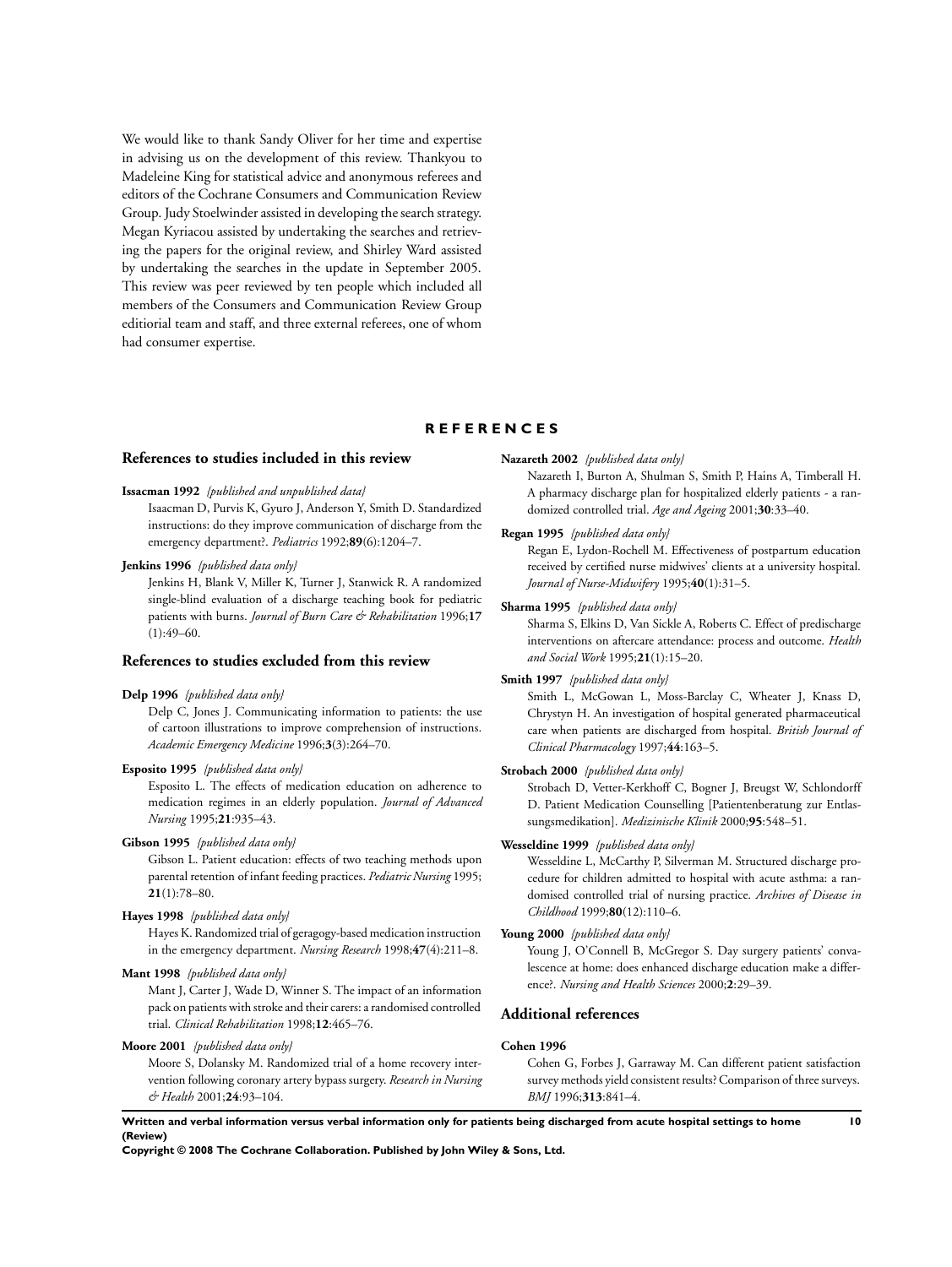#### <span id="page-12-0"></span>**Coulter 1999**

Coulter A, Entwistle V, Gilbert D. Sharing decisions with consumers: is the information good enough?. *BMJ* 1999;**318**:318–22.

#### **Currie 2000**

Currie K, Spink J, Rajendran M. *Well-written health information: a guide*. Melbourne: Department of Human Services, 2000.

#### **Devine 1995**

Devine E, Westlake S. Effects of psychoeducational care provided to adults with cancer: meta-analysis of 116 studies. *Oncology Nurses Forum* 1995;**22**(9):1369–81.

## **Draper 1996**

Draper M, Hill S. Consumers and general practice: understanding and assessing consumers' experiences by using patient satisfaction surveys. Consumers' Health Forum of Australia 1996.

#### **Fries 1998**

Fries J, Koop E, Sokolov J, Beadle C, Wright D. Beyond health promotion: reducing need and demand for medical care. *Health Affairs* 1998;**17**(2):70–84.

#### **Frith 1991**

Frith B. Giving information to radiotherapy patients. *Nursing Standard* 1991;**5**(34):33–5.

#### **Gibbs 1989**

Gibbs S, Waters W, George C. The benefits of prescription information leaflets. *British Journal of Clinical Psychology* 1989;**27**:723–39.

#### **Henderson 2001**

Henderson A, Zernike W. A study of the impact of discharge information for surgical patients. *Journal of Advanced Nursing* 2001;**35** (3):435–41.

#### **Johnson 1999**

Johnson A. Do parents value and use written health information?. *Neonatal, Paediatric and Child Health Nursing* 1999;**2**(1):3–7.

#### **Johnston 1993**

Johnston M, Vogele C. Benefits of psychological preparation for surgery: a meta-analysis. *Annals of Behavioural Medicine* 1993;**15**(4): 245–56.

#### **Larson 1996**

Larson C, Nelson E, Gustafson D, Batalden P. The relationship between meeting patients' information needs and their satisfaction with hospital care and general health status outcomes. *International Journal for Quality in Health Care* 1996;**8**(5):447–56.

# **C H A R A C T E R I S T I C S O F S T U D I E S**

**Characteristics of included studies** *[ordered by study ID]*

#### **Leino-Kilpi 1993**

Leino-Kilpi H, Lire L, Suominen T, Vuorenheimo J, Valimaki M. Client and information: a literature review.*Journal of Clinical Nursing* 1993;**2**(6):331–40.

#### **Linke 1996**

Linke P. Health by information. *Forum on Child and Youth Health* 1996;**4**(1):12–14.

#### **Mamon 1992**

Mamon J, Steinwachs D, Fahey M, Bone L, Oktay J, Klein L. Impact of hospital discharge planning on meeting patient needs after returning home. *Health Services Research* 1992;**27**:155–75.

#### **Mazzuca 1982**

Mazzuca S. Does patient education in chronic disease have therapeutic value?. *Journal of Chronic Disease* 1982;**35**:521–9.

#### **Neuhauser 1998**

Neuhauser L, Schwab M, Syme SL, Bieber M, Obarski SK. Community participation in health promotion: evaluation of the California wellness guide. *Health Promotion International* 1998;**13**(3):211–22.

#### **NHMRC 2000**

National Health & Medical Research Council. *How to present the evidence for consumers: preparation of consumer publications*. Canberra: Commonwealth of Australia, 2000.

## **Nutbeam 1991**

Nutbeam D. Re-orienting health services; moving from service managment to health outcomes. *Health Promotion International* 1991;**6** (3):169–71.

#### **OECD 2001**

Organisation for Economic Cooperation and Development. Health Data. *Health Data 2001 - Definitions, sources and methods*. 2001.

#### **SAHC 1996**

South Australian Health Commission. Your rights and responsibilities: A charter for South Australian public health system consumers. 1996.

## **Voepel-Lewis 1992**

Voepel-Lewis T, Andrea C, Magee S. Parent perceptions of pediatric ambulatory surgery: using family feedback for program evaluation. *Journal of Post Anaesthesia Nursing* 1992;**7**:106–14.

∗ *Indicates the major publication for the study*

| Issacman 1992 |  |
|---------------|--|
|---------------|--|

| <b>RCT</b> |  |  |
|------------|--|--|
|            |  |  |

**Written and verbal information versus verbal information only for patients being discharged from acute hospital settings to home 11 (Review)**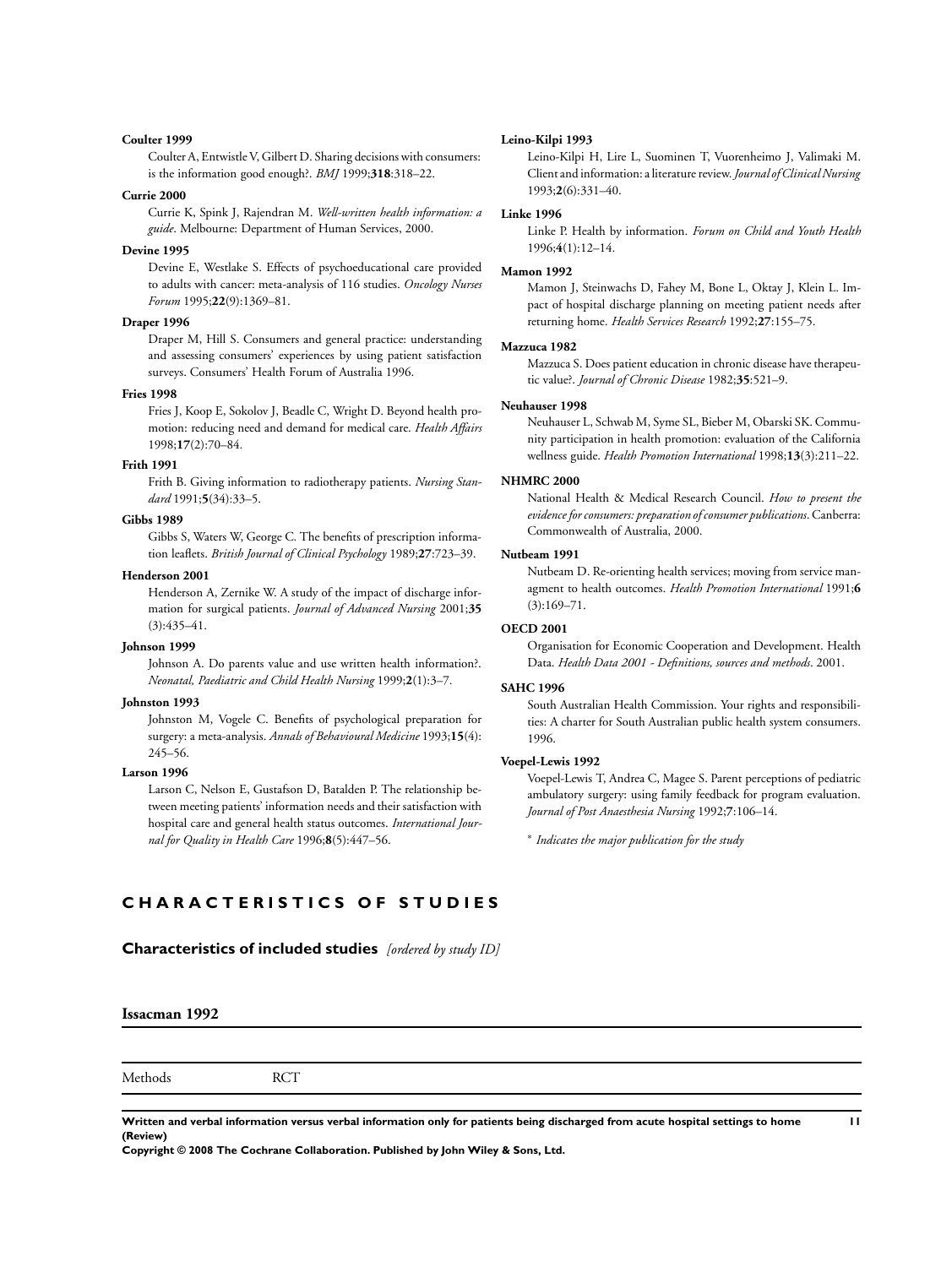| Issacman 1992               |                                                                                                                                                                                                                                          |              |
|-----------------------------|------------------------------------------------------------------------------------------------------------------------------------------------------------------------------------------------------------------------------------------|--------------|
| (Continued)<br>Participants | US study.                                                                                                                                                                                                                                |              |
| Interventions               | Control group: routine discharge teaching $(n = 84)$ .<br>Intervention group 1: standardised verbal instructions ( $n = 52$ ). Intervention group 2: standardised verbal<br>instructions plus standard written instructions $(n = 61)$ . |              |
| Outcomes                    | Knowledge of otitis media care, satisfaction with discharge instruction, outpatient service use following<br>discharge, use of telephone advice following discharge.                                                                     |              |
| <b>Notes</b>                | Does not mention which parent answered questions - was it the same as received the instruction?                                                                                                                                          |              |
| <b>Risk of bias</b>         |                                                                                                                                                                                                                                          |              |
| Item                        | Authors' judgement                                                                                                                                                                                                                       | Description  |
| Allocation concealment?     | Yes                                                                                                                                                                                                                                      | A - Adequate |

# **Jenkins 1996**

| Methods                 | <b>RCT</b>                                                                                                                                                                       |             |
|-------------------------|----------------------------------------------------------------------------------------------------------------------------------------------------------------------------------|-------------|
| Participants            | Canadian study.<br>123 families of children under 17 years of age, discharged with burns from Winnipeg Children's Hospital.                                                      |             |
| Interventions           | Control group: routine discharge teaching $(n = 61)$ .<br>Intervention group: discharge instruction with the pediatric burn discharge book provided on discharge (n<br>$= 62$ ). |             |
| Outcomes                | Knowledge of burn care, satisfaction with discharge teaching.                                                                                                                    |             |
| <b>Notes</b>            | Carer who answered questionnaire not necessarily carer who received instructions.                                                                                                |             |
| <b>Risk of bias</b>     |                                                                                                                                                                                  |             |
| Item                    | Authors' judgement                                                                                                                                                               | Description |
| Allocation concealment? | Unclear                                                                                                                                                                          | B - Unclear |

**Written and verbal information versus verbal information only for patients being discharged from acute hospital settings to home 12 (Review)**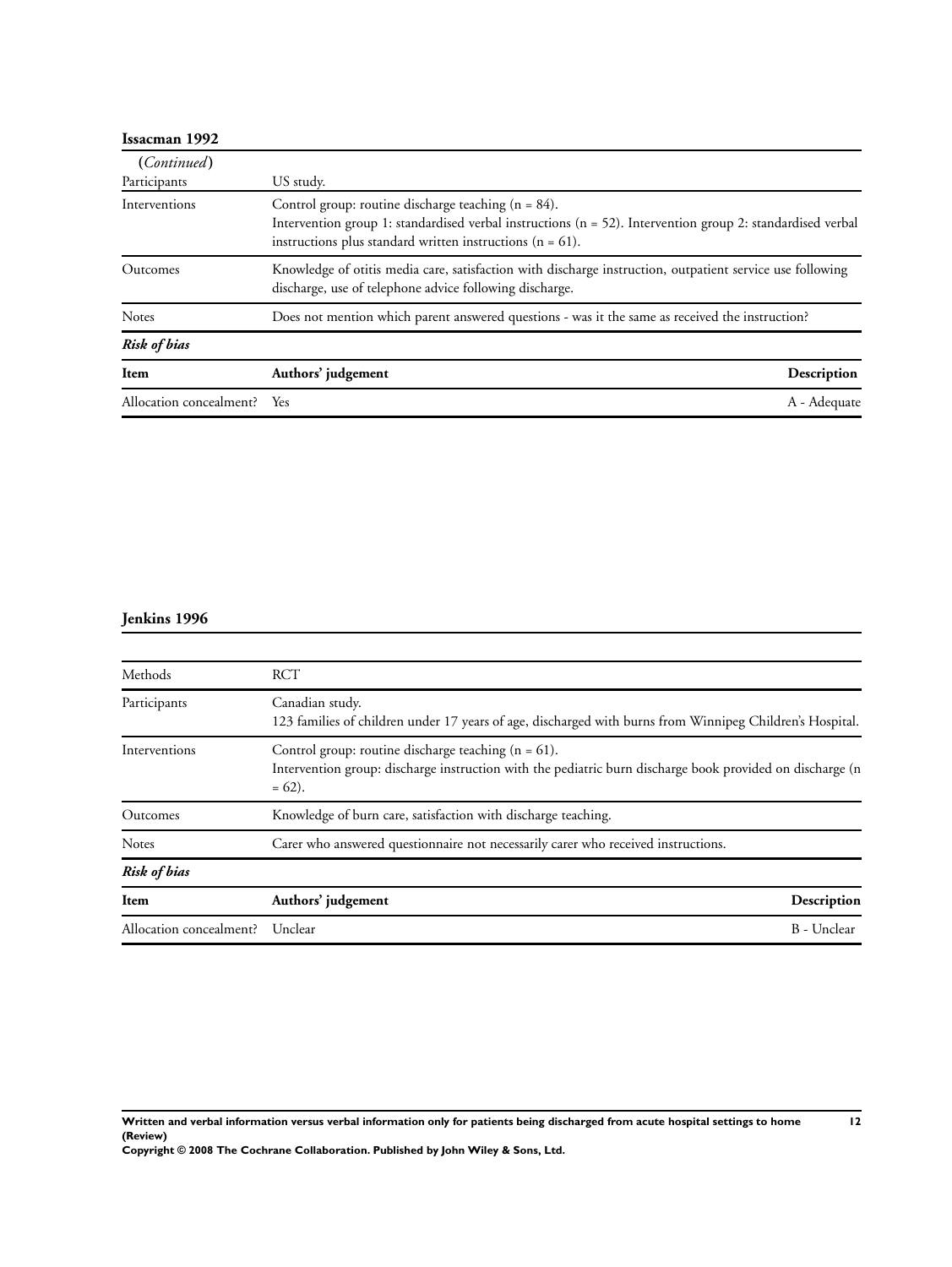# <span id="page-14-0"></span>**Characteristics of excluded studies** *[ordered by study ID]*

| Study            | <b>Reason for exclusion</b>                                                                                                                                                                        |
|------------------|----------------------------------------------------------------------------------------------------------------------------------------------------------------------------------------------------|
| Delp 1996        | RCT. Intervention - comparing two types of written information, did not include verbal information.                                                                                                |
| Esposito 1995    | RCT. Intervention - comparing different complexity levels of written information with varying degrees of verbal<br>information. Verbal information only was not used as a control group.           |
| Gibson 1995      | RCT. Intervention - comparing two types of verbal information and video, not compared with written information.                                                                                    |
| Hayes 1998       | RCT. Intervention - comparing two types of written information, not compared with verbal information.                                                                                              |
| <b>Mant 1998</b> | RCT. Intervention - provided at various times not just at discharge. Intervention group provided with information<br>pack, control group provided with nothing.                                    |
| Moore 2001       | RCT. Intervention - audiotape.                                                                                                                                                                     |
| Nazareth 2002    | RCT. Intervention not only provided at discharge but included domiciliary assessment post discharge. Included<br>one long-stay hospital setting, not acute hospital setting.                       |
| Regan 1995       | RCT. Intervention - one group received written information only, the other group received oral instruction in<br>addition to written instructions. Verbal information alone was not the control.   |
| Sharma 1995      | Quasi-experimental. Intervention provided during admission prior to discharge. Intervention consisted of varying<br>degrees of information regarding follow-up appointments, not care information. |
| Smith 1997       | RCT. Intervention - both groups received written information, the experimental group received additional<br>counselling and information about a telephone help line.                               |
| Strobach 2000    | RCT. Intervention - counselling and written information compared with no information.                                                                                                              |
| Wesseldine 1999  | RCT. Intervention - standard care versus structured discharge package which included one on one interview and<br>written individual self management plan and booklet.                              |
| Young 2000       | Time series design. No control group.                                                                                                                                                              |

**Written and verbal information versus verbal information only for patients being discharged from acute hospital settings to home 13 (Review)**

**Copyright © 2008 The Cochrane Collaboration. Published by John Wiley & Sons, Ltd.**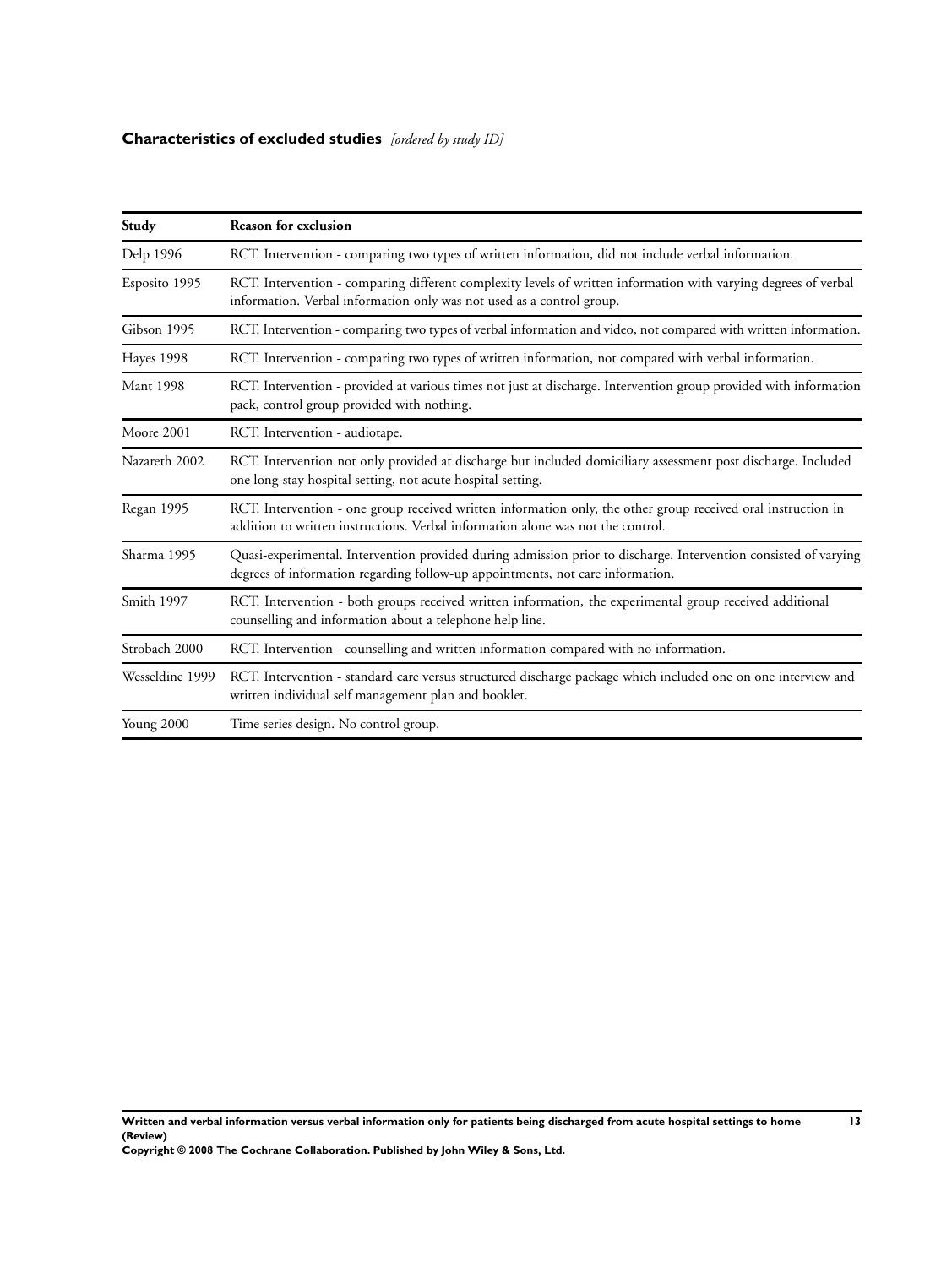# **D A T A A N D A N A L Y S E S**

| Outcome or subgroup title     | No. of<br>studies | No. of<br>participants | <b>Statistical method</b>           | <b>Effect</b> size      |
|-------------------------------|-------------------|------------------------|-------------------------------------|-------------------------|
| 1 Knowledge                   |                   | 268                    | Mean Difference (IV, Fixed, 95% CI) | $0.06$ [0.01, 0.11]     |
| 2 Satisfaction                |                   | 211                    | Mean Difference (IV, Fixed, 95% CI) | $-0.01$ $[-0.06, 0.04]$ |
| 3 Use of outpatient treatment |                   | 90                     | Odds Ratio (M-H, Fixed, 95% CI)     | $0.59$ [0.05, 6.72]     |
| 4 Use of telephone advice     |                   | 90                     | Odds Ratio (M-H, Fixed, 95% CI)     | $0.83$ [0.24, 2.85]     |

## **Comparison 1. Verbal and written information v verbal information**

## **Analysis 1.1. Comparison 1 Verbal and written information v verbal information, Outcome 1 Knowledge.**

Review: Written and verbal information versus verbal information only for patients being discharged from acute hospital settings to home Comparison: 1 Verbal and written information v verbal information Outcome: 1 Knowledge

j.

 $\overline{a}$ 

| Study or subgroup                               | verbal and written                                     |            | verbal     |            | Mean Difference    |                   | Weight  | Mean Difference            |
|-------------------------------------------------|--------------------------------------------------------|------------|------------|------------|--------------------|-------------------|---------|----------------------------|
|                                                 | $\hbox{N}$                                             | Mean(SD)   | $\hbox{N}$ | Mean(SD)   |                    | IV, Fixed, 95% CI |         | IV, Fixed, 95% CI          |
| Issacman 1992                                   | 61                                                     | 0.62(0)    | 84         | 0.31(0)    |                    |                   | 0.0 %   | Not estimable              |
| Jenkins 1996                                    | 62                                                     | 0.79(0.15) | 61         | 0.73(0.16) |                    |                   | 100.0 % | $0.06$ $[0.01, 0.11]$      |
| Total (95% CI)<br>Heterogeneity: not applicable | 123<br>Test for overall effect: $Z = 2.14$ (P = 0.032) |            | 145        |            |                    |                   | 100.0%  | $0.06$ [ $0.01$ , $0.11$ ] |
|                                                 |                                                        |            |            |            |                    |                   |         |                            |
|                                                 |                                                        |            |            |            | $-5$<br>$-10$<br>0 | 5<br>$ 0\rangle$  |         |                            |
|                                                 |                                                        |            |            |            | Favours treatment  | Favours control   |         |                            |
|                                                 |                                                        |            |            |            |                    |                   |         |                            |
|                                                 |                                                        |            |            |            |                    |                   |         |                            |
|                                                 |                                                        |            |            |            |                    |                   |         |                            |
|                                                 |                                                        |            |            |            |                    |                   |         |                            |
|                                                 |                                                        |            |            |            |                    |                   |         |                            |
|                                                 |                                                        |            |            |            |                    |                   |         |                            |
|                                                 |                                                        |            |            |            |                    |                   |         |                            |
|                                                 |                                                        |            |            |            |                    |                   |         |                            |
|                                                 |                                                        |            |            |            |                    |                   |         |                            |
|                                                 |                                                        |            |            |            |                    |                   |         |                            |

**Copyright © 2008 The Cochrane Collaboration. Published by John Wiley & Sons, Ltd.**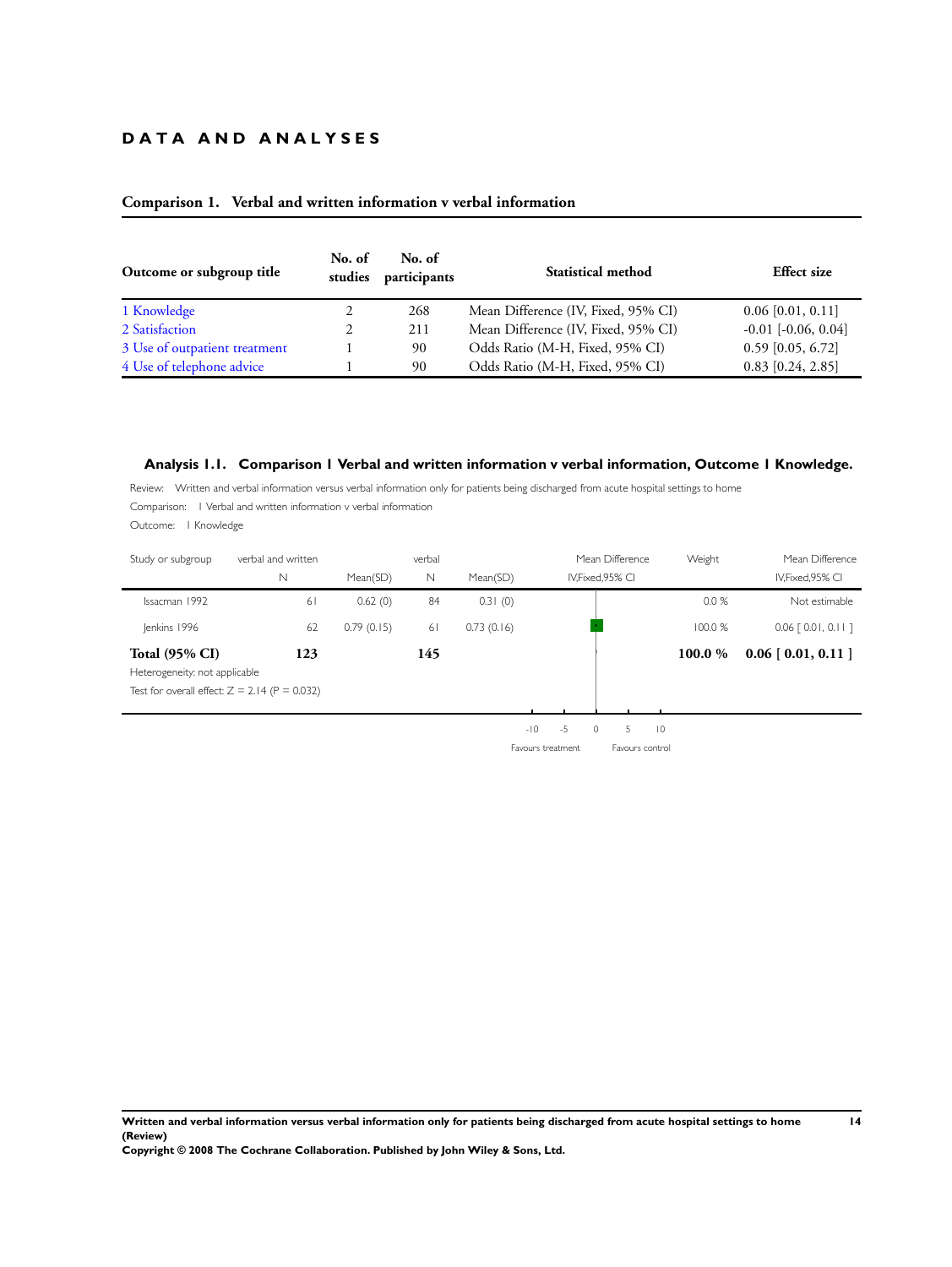## <span id="page-16-0"></span>**Analysis 1.2. Comparison 1 Verbal and written information v verbal information, Outcome 2 Satisfaction.**

Review: Written and verbal information versus verbal information only for patients being discharged from acute hospital settings to home Comparison: 1 Verbal and written information v verbal information Outcome: 2 Satisfaction

| Study or subgroup                                                                                        | verbal and written |           | Verbal         |            |                                    | Mean Difference                                | Weight  | Mean Difference                     |
|----------------------------------------------------------------------------------------------------------|--------------------|-----------|----------------|------------|------------------------------------|------------------------------------------------|---------|-------------------------------------|
|                                                                                                          | $\mathbb N$        | Mean(SD)  | N              | Mean(SD)   |                                    | IV, Fixed, 95% CI                              |         | IV, Fixed, 95% CI                   |
| Issacman 1992                                                                                            | 49                 | 0.96(0)   | 4 <sub>1</sub> | 0.85(0)    |                                    |                                                | 0.0%    | Not estimable                       |
| Jenkins 1996                                                                                             | 62                 | 0.9(0.15) | 59             | 0.91(0.14) |                                    |                                                | 100.0 % | $-0.01$ $\lceil -0.06, 0.04 \rceil$ |
| <b>Total (95% CI)</b><br>Heterogeneity: not applicable<br>Test for overall effect: $Z = 0.38$ (P = 0.70) | 111                |           | 100            |            |                                    |                                                | 100.0%  | $-0.01$ [ $-0.06$ , 0.04 ]          |
|                                                                                                          |                    |           |                |            | $-5$<br>$-10$<br>Favours treatment | 5<br>$ 0\rangle$<br>$\circ$<br>Favours control |         |                                     |

## **Analysis 1.3. Comparison 1 Verbal and written information v verbal information, Outcome 3 Use of outpatient treatment.**

Review: Written and verbal information versus verbal information only for patients being discharged from acute hospital settings to home Comparison: 1 Verbal and written information v verbal information

Outcome: 3 Use of outpatient treatment

| Study or subgroup                                                                                                                   | verbal and written<br>$n/N$ | verbal<br>$n/N$ | Odds Ratio<br>M-H,Fixed,95% CI |                   | Weight  | Odds Ratio<br>M-H,Fixed,95% CI |
|-------------------------------------------------------------------------------------------------------------------------------------|-----------------------------|-----------------|--------------------------------|-------------------|---------|--------------------------------|
| Issacman 1992                                                                                                                       | /4                          | 2/49            |                                |                   | 100.0 % | 0.59 [ 0.05, 6.72 ]            |
| <b>Total (95% CI)</b>                                                                                                               | 41                          | 49              |                                |                   | 100.0%  | $0.59$ [ $0.05, 6.72$ ]        |
| Total events: I (verbal and written), 2 (verbal)<br>Heterogeneity: not applicable<br>Test for overall effect: $Z = 0.43$ (P = 0.67) |                             |                 |                                |                   |         |                                |
|                                                                                                                                     |                             |                 | 0.2<br>0.5                     | $\mathbf{2}$<br>5 |         |                                |
|                                                                                                                                     |                             |                 | Favours v and w                | Favours verbal    |         |                                |
|                                                                                                                                     |                             |                 |                                |                   |         |                                |
|                                                                                                                                     |                             |                 |                                |                   |         |                                |
|                                                                                                                                     |                             |                 |                                |                   |         |                                |
|                                                                                                                                     |                             |                 |                                |                   |         |                                |
|                                                                                                                                     |                             |                 |                                |                   |         |                                |
|                                                                                                                                     |                             |                 |                                |                   |         |                                |
|                                                                                                                                     |                             |                 |                                |                   |         |                                |
|                                                                                                                                     |                             |                 |                                |                   |         |                                |
|                                                                                                                                     |                             |                 |                                |                   |         |                                |
|                                                                                                                                     |                             |                 |                                |                   |         |                                |
|                                                                                                                                     |                             |                 |                                |                   |         |                                |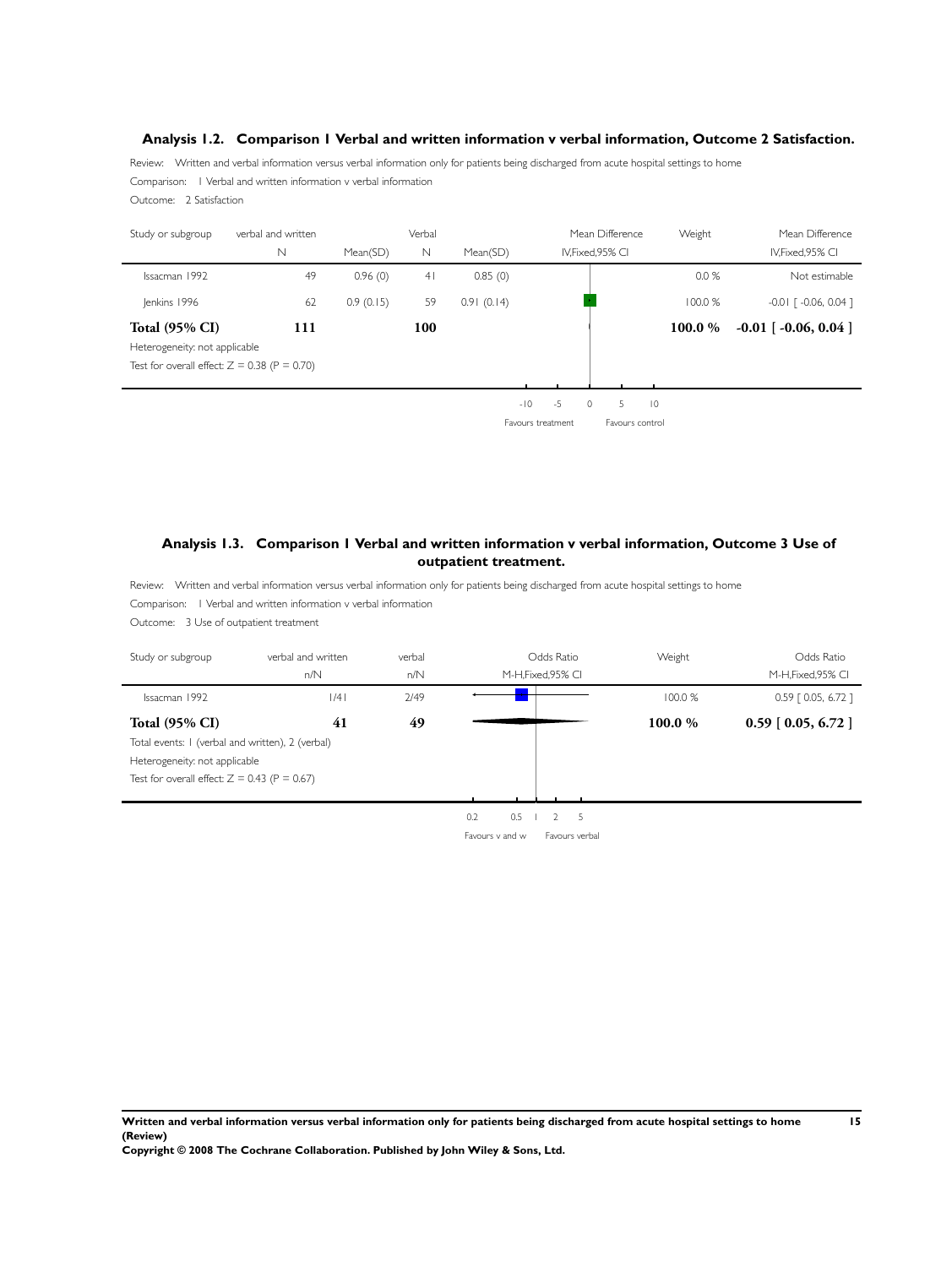## <span id="page-17-0"></span>**Analysis 1.4. Comparison 1 Verbal and written information v verbal information, Outcome 4 Use of telephone advice.**

Review: Written and verbal information versus verbal information only for patients being discharged from acute hospital settings to home Comparison: 1 Verbal and written information v verbal information Outcome: 4 Use of telephone advice

| Study or subgroup                                | verbal and written | verbal |     |                   | Odds Ratio         | Weight  | Odds Ratio            |
|--------------------------------------------------|--------------------|--------|-----|-------------------|--------------------|---------|-----------------------|
|                                                  | n/N                | n/N    |     |                   | M-H.Fixed.95% CI   |         | M-H, Fixed, 95% CI    |
| Issacman 1992                                    | 5/41               | 7/49   |     |                   |                    | 100.0%  | $0.83$ $[0.24, 2.85]$ |
| <b>Total (95% CI)</b>                            | 41                 | 49     |     |                   |                    | 100.0 % | $0.83$ [ 0.24, 2.85 ] |
| Total events: 5 (verbal and written), 7 (verbal) |                    |        |     |                   |                    |         |                       |
| Heterogeneity: not applicable                    |                    |        |     |                   |                    |         |                       |
| Test for overall effect: $Z = 0.29$ (P = 0.77)   |                    |        |     |                   |                    |         |                       |
|                                                  |                    |        |     |                   |                    |         |                       |
|                                                  |                    |        | 0.2 | 0.5               | 5<br>$\mathcal{P}$ |         |                       |
|                                                  |                    |        |     | Favours treatment | Favours control    |         |                       |

# **A P P E N D I C E S**

## **Appendix 1. MEDLINE (Ovid) search strategy**

1 randomized controlled trial.pt. 2 controlled clinical trial.pt. 3 randomized controlled trials/ 4 random allocation/ 5 double blind method/ 6 single blind method/ 7 or/1-6  $8$  (tg = animals not (tg = human and tg = animals)).mp. [mp = title, original title, abstract, name of substance word, subject heading word] 9 7 not 8 10 clinical trials.pt. 11 exp clinical trials/ 12 (clin\$ adj25 trial\$).ti. 13 (clin\$ adj25 trial\$).ab. 14 ((singl\$ or doubl\$ or trebl\$ or tripl\$) adj25 (blind\$ or mask\$)).tw. 15 14 in.ti. or 14 in.ab. 16 placebos/ 17 placebo\$.ti. 18 placebo\$.ab. 19 random\$.ti. 20 random\$.ab. 21 research design/ 22 or/10-21 23 7 or 22 24 exp patient discharge/ 25 exp convalescence/ 26 hospital discharge.tw. 27 patient discharge.tw. 28 convalescence.tw. 29 recovery.tw.

**Written and verbal information versus verbal information only for patients being discharged from acute hospital settings to home 16 (Review)**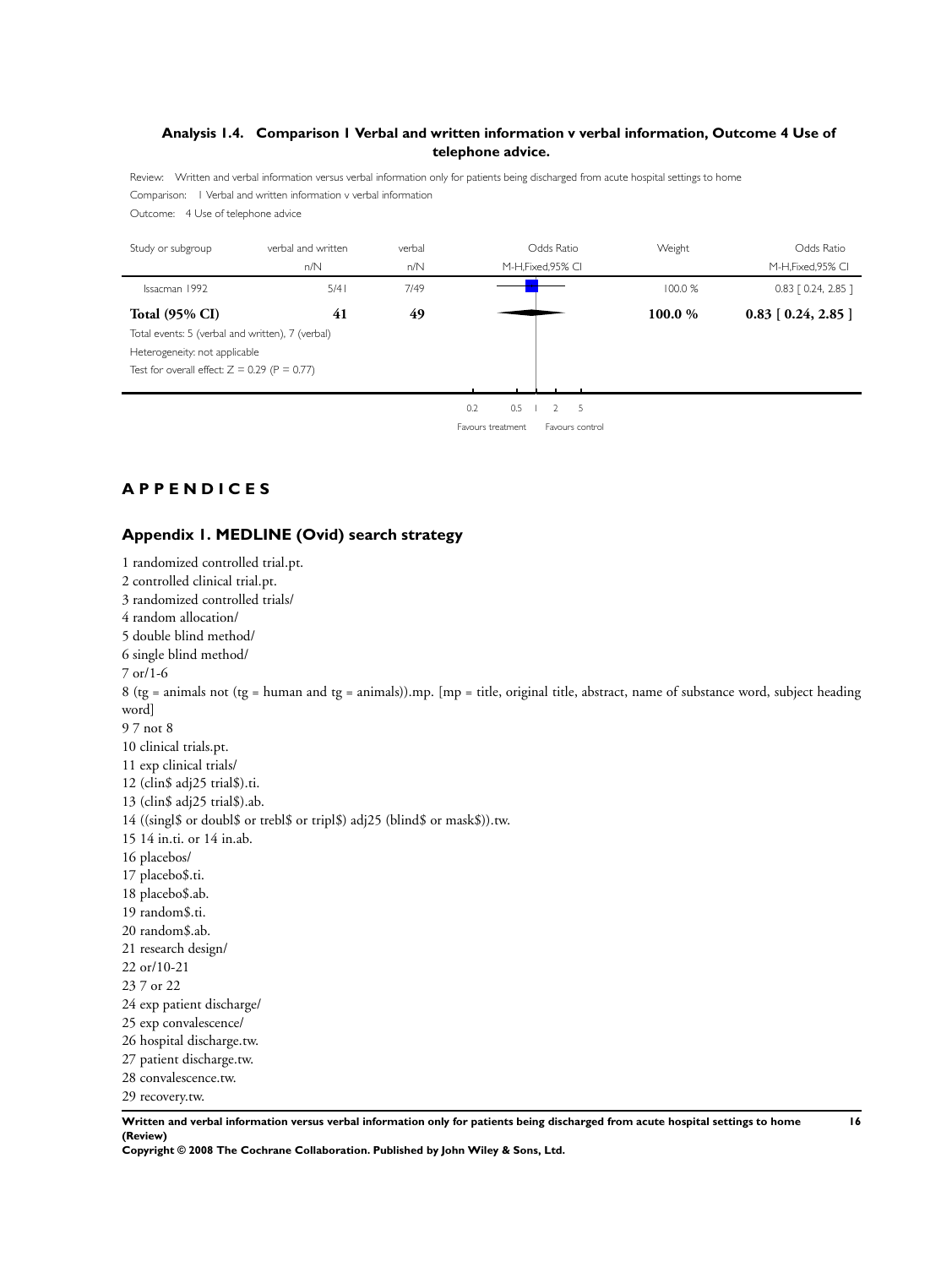30 or/24-29) 31 (discharge adj (information or advice or education)).tw. 32 ((patient or carer or parent) adj information).tw. 33 ((patient or carer or parent) adj education).tw. 34 patient education/ 35 caregiver/ed [Education] 36 exp parents/ed 37 aftercare/ 38 aftercare.tw. 39 postoperative care/ 40 ((postoperative or post-operative) adj care).tw. 41 continuity of patient care/ 42 continuity of patient care.tw. 43 medical information.tw. 44 written information.tw. 45 pamphlets/ or pamphlet\$.tw. 46 (booklet\$ or brochure\$ or leaflet\$).tw. 47 postcards\$1.tw. 48 or/31-47 49 30 and 48 50 23 and 49 51 limit 62 to yr = "2002 - 2005"

# **W H A T ' S N E W**

Last assessed as up-to-date: 9 September 2005

| Date        | Event   | Description                     |
|-------------|---------|---------------------------------|
| 8 July 2008 | Amended | Converted to new review format. |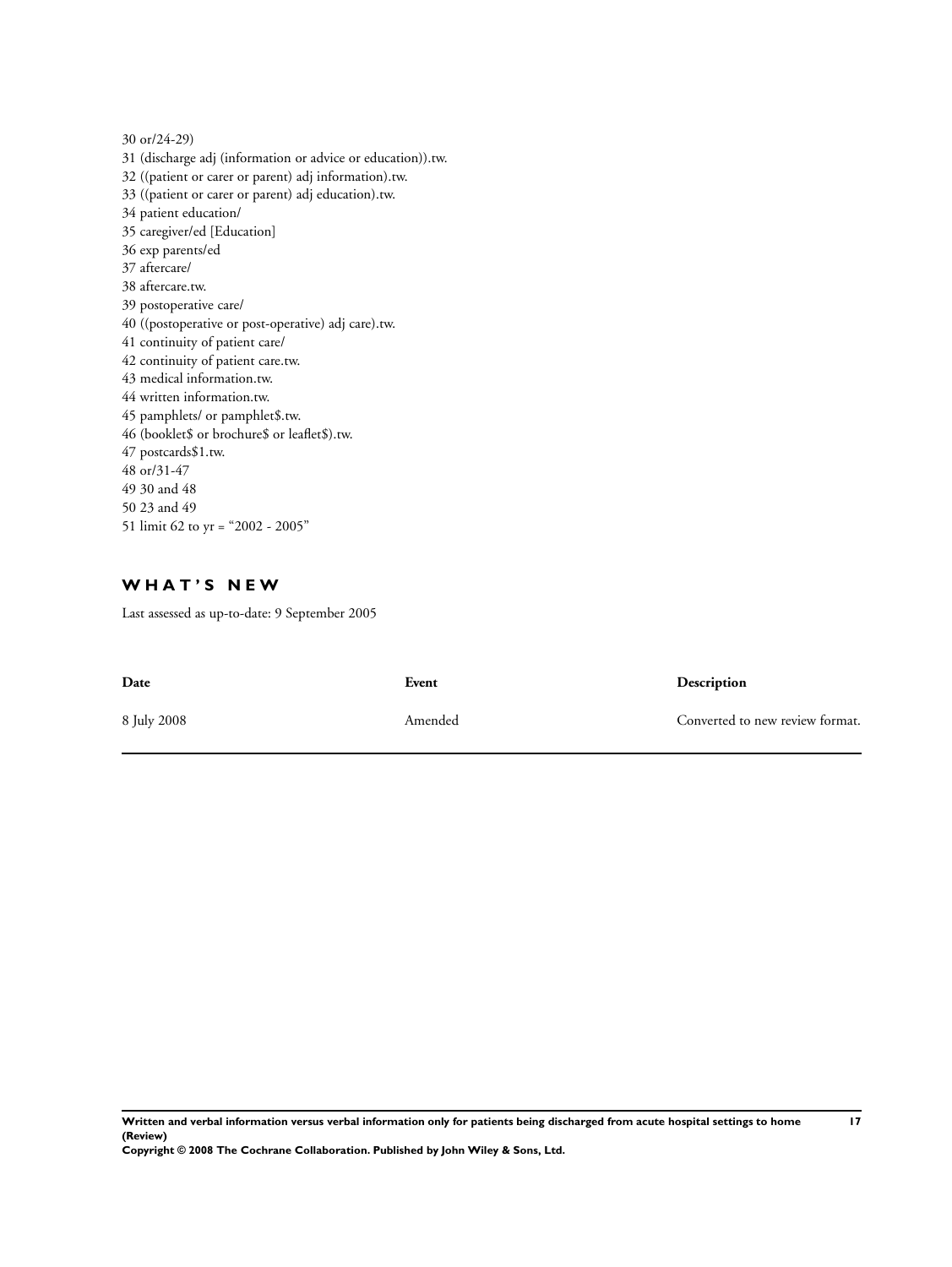## **H I S T O R Y**

Protocol first published: Issue 4, 2002

Review first published: Issue 4, 2003

| Date                      | Event                                           | Description                                                                                                                                                                                                                                         |
|---------------------------|-------------------------------------------------|-----------------------------------------------------------------------------------------------------------------------------------------------------------------------------------------------------------------------------------------------------|
|                           | 10 September 2005 New search has been performed | This Cochrane review, first published in 2003, was updated in September<br>2005. There were no further studies identified in the search. There were<br>no comments lodged on <i>The Cochrane Library</i> Feedback website as at 31<br>October 2005. |
| 10 September 2005 Amended |                                                 | Minor changes were made to the content of the review to amend some minor<br>typographical and grammatical errors.                                                                                                                                   |

# **C O N T R I B U T I O N S O F A U T H O R S**

Anne Johnson (AJ) is the guarantor of the review. AJ obtained funding for the review, co authored the protocol with JS, and in conjunction with JS, screened the search results, identified papers needing retrieval, screened the retrieved papers against the inclusion criteria, appraised the quality of the papers, abstracted data from the papers, contacted the authors of the papers to obtain additional data, analysed and interpreted the data and wrote the review.

Jayne Sandford (JS) co-authored the protocol with AJ and in conjunction with AJ, screened the search results, identified papers needing retrieval, screened the retrieved papers against the inclusion criteria, appraised the quality of the papers, abstracted data from the papers, contacted the authors of the papers to obtain additional data, entered data into RevMan, analysed and interpreted the data and wrote the review.

Jessica Tyndall (JT) developed the search strategies and supervised the searches.

Anne Johnson conducted the update of the review. Jessica Tyndall developed the search strategy for the update.

## **D E C L A R A T I O N S O F I N T E R E S T**

None known

# **S O U R C E S O F S U P P O R T**

## **Internal sources**

• Flinders Medical Centre and Flinders University of South Australia, Australia.